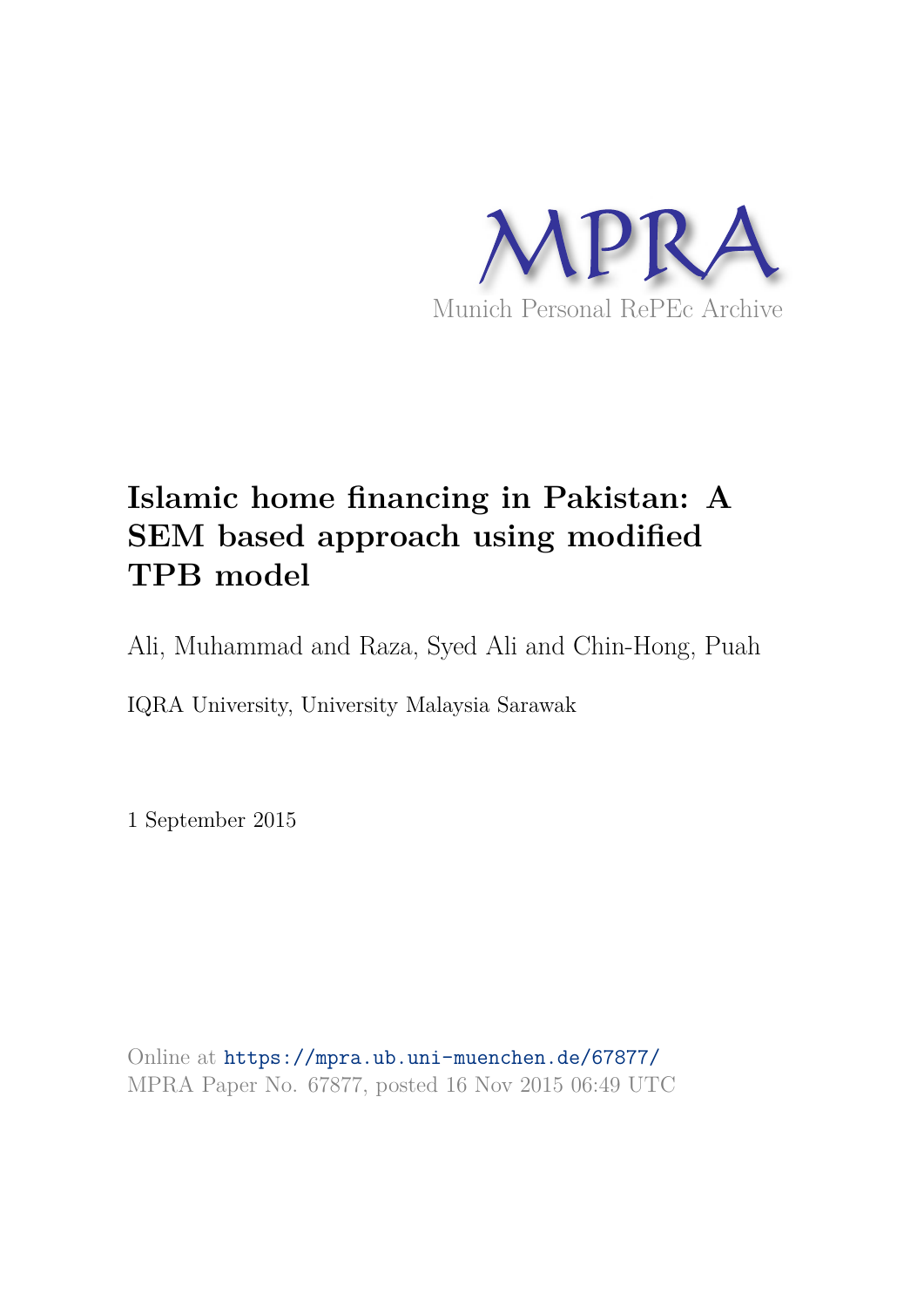**Islamic home financing in Pakistan: A SEM based approach using modified TPB model.** 

#### **First Author**

 Muhammad Ali IQRA University Karachi-75300, Pakistan & Department of Economics, Faculty of Economics and Business, Universiti Malaysia Sarawak Email: [alisaleem\\_01@yahoo.com](mailto:alisaleem_01@yahoo.com)  Tel: +92-300-229-3688

## **Second Author**

 Syed Ali Raza IQRA University Karachi-75300, Pakistan Email: [syed\\_aliraza@hotmail.com](mailto:syed_aliraza@hotmail.com)  Tel: +92-333-344-8467

#### **Third Author**

Chin-Hong Puah Department of Economics, Faculty of Economics and Business, Universiti Malaysia Sarawak Email[:chpuah@unimas.my](mailto:chpuah@unimas.my) 

## **(Preliminary Draft)**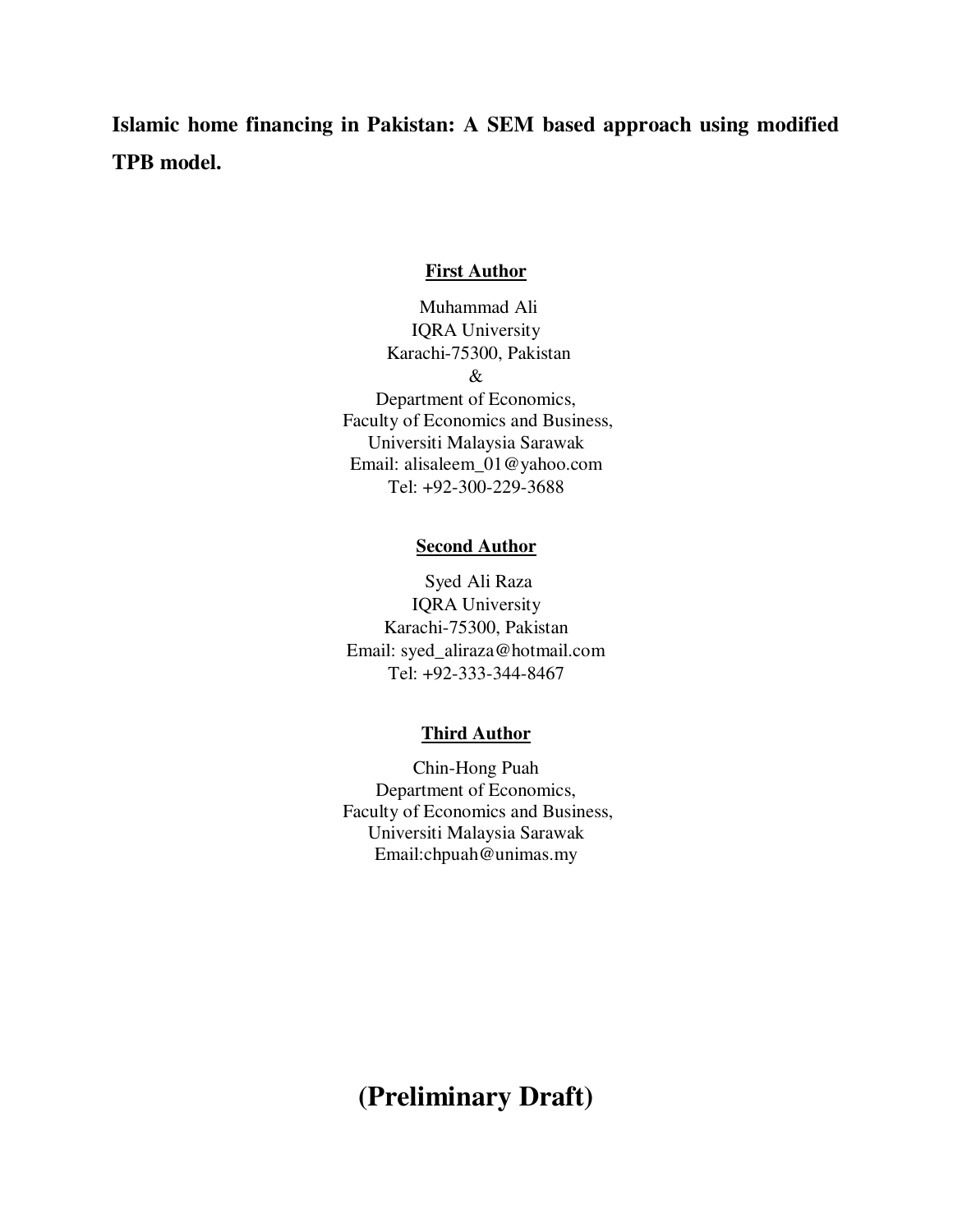## **Abstract**

The present study attempts to examine the Islamic home financing using the modified theory of planned behavior model (TPB). A sample data of 375 is conveniently drawn from walk-in customers of Islamic banks located in the biggest city Karachi. This study employed both exploratory factor analysis (EFA) and confirmatory factor analysis (CFA) to confirm the validity and reliability of the measurement model. The modified theoretical framework was examined by applying the structural equation modelling (SEM) using frequently reported goodness-of-fit indices. The findings indicate that the original constructs of TPB model, attitude (ATT), subjective norm (SN) and perceived behavioral control has a positive and significant impact on the customer intention to use Islamic home financing. Furthermore, ATT is found to be the most influential factor in determining the customer intention towards Islamic home financing. On the other hand, we introduced two new factors, pricing on home financing (PHF) and religious belief (RB), which proved their presence in the TPB model by showing a significant impact on the customer intention to use the facility of home financing. In addition, PHF has a negative impact while religious belief has a positive relationship with the customer intention to use Islamic home financing in Pakistan. This study also suggests that the standard TPB model is successfully modified by introducing PHF and RB factors. Therefore, Islamic bank managers should consider this study to promote the Islamic home financing facility in Pakistan.

**Key words:** Islamic banks, home financing, customer intention, Sharia, Pakistan.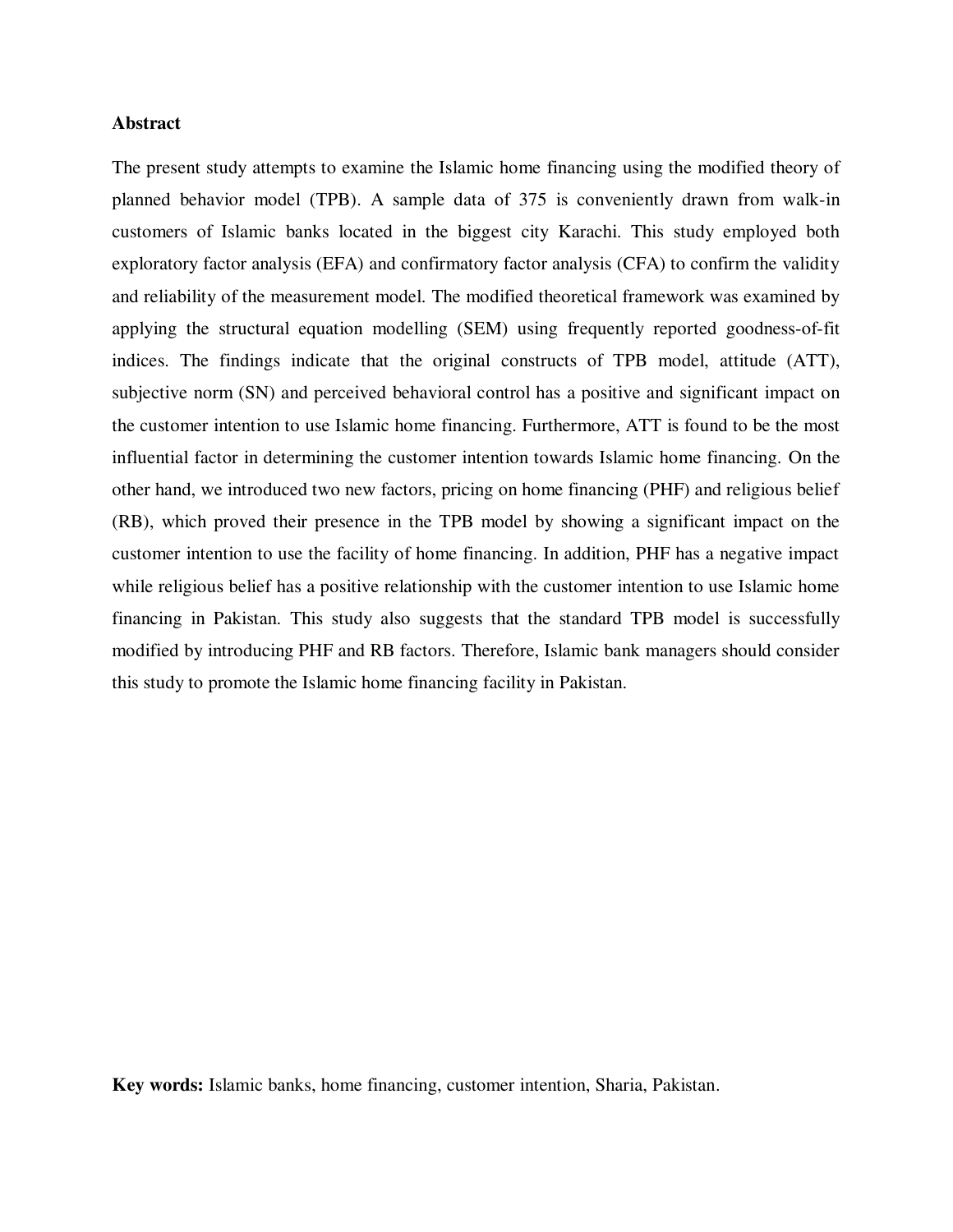## **Islamic home financing in Pakistan: A SEM based approach using modified TPB model.**

## **Introduction**

The acceptance of Islamic banking industry amongst the Pakistani customers have set a dimension of Islamic banks to introduce new Islamic banking products. In this sense,Islamic home financing can play a vital role in the development and the growth of Islamic banking industry. It follows strict Sharia rules which makes it more considerable for Muslim customers. Islamic home financing excludes uncertainty (gharar), interest (riba) and other elements that are restricted by Islamic principles. In the same vein, conventional home financing is based on an interest rate which is prohibited by the Quran (the holy book) and against the Islamic business concepts (Haron and Shanmugam, 2001). The interest rate creates social injustice in the society while Islamic home financing offers Sharia compliance services to their customers. In addition, Islamic home financing services are based on the principles of musharakah-mutanaqisah, bay bithaman-ajil and ijarahmuntahiyahbittamlik. These products are in line with Islamic laws governed by Sharia. However, these products vary from one bank to another bank due to the bank's policy.

 Globally, Islamic banking has gained more attention of Muslim customers. The reason is that, Islamic banking industry progress well at a time of financial crisis when conventional banks were declining (Hamid and Masood, 2011). In the Middle East and Asia, Islamic banks provide a wide range of Sharia compliant products for Muslim investors (Newell and Osmadi, 2009). However, Islamic bank remains concentrated in Iran, Malaysia, UAE, Saudi Arabia, Qatar, Middle East, Bahrain and Kuwait (The City UK, 2012). Country like Malaysia, real estate markets is considered as the most transparent market in the context of Sharia compliant (Newell and Osmadi, 2009). On the same token, investors seek Malaysia for Sharia compliant investment (Ibrahim et.al. 2009). In recent times, Amin et.al. (2014) argued that Islamic banks categorized its home financing product as a source of competitive advantage in the context of profitability.

 Concerned with the Pakistan, regulators are engaged to attract more investors in property markets by employing low interest rates, transparency in the land records and development of the mortgage market in the country. The mortgage rate in Pakistan ranging from 18 – 18 percent in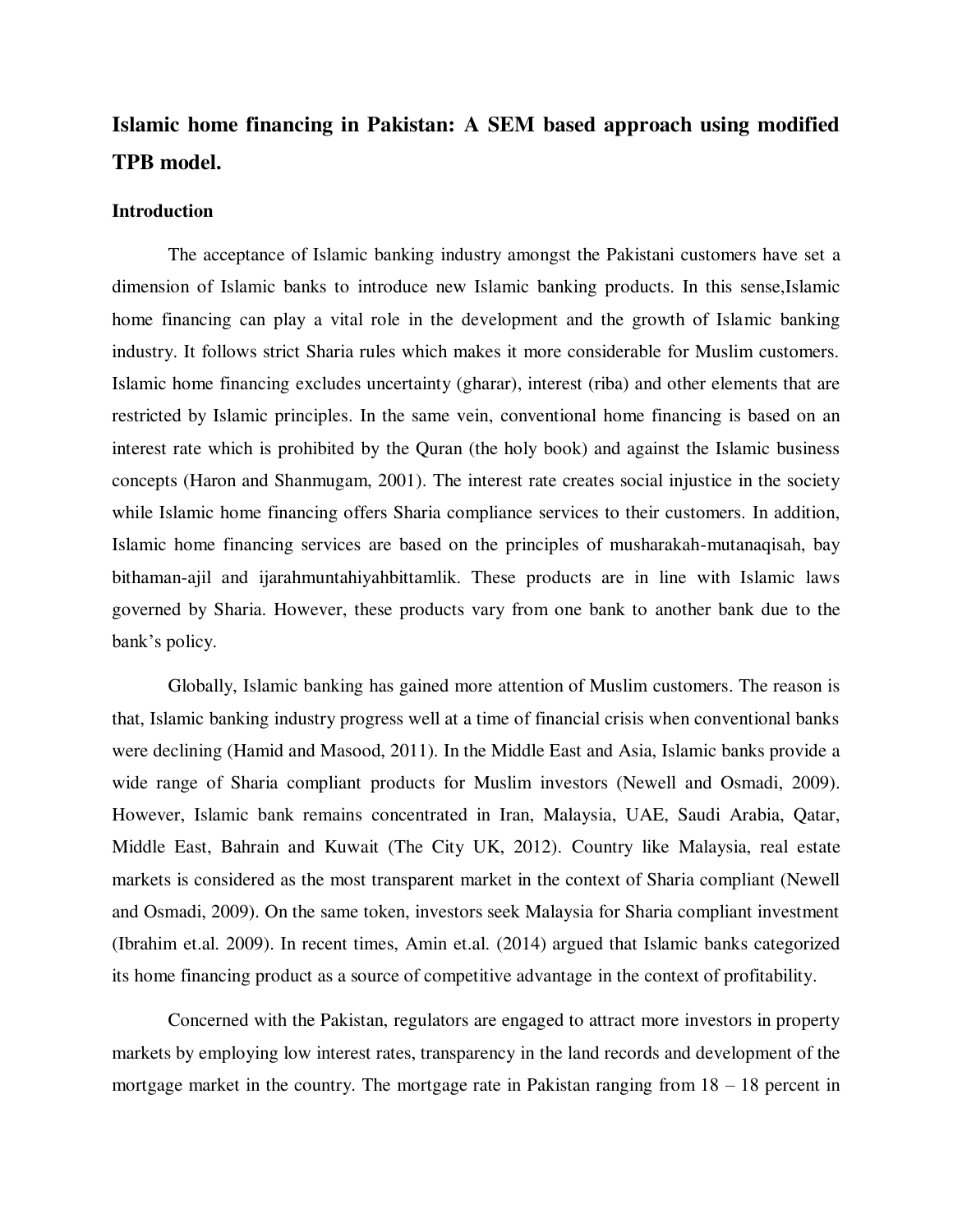contrast with other countries, such as, Japan 2.7 percent,  $8 - 12$  percent India and China  $7 - 8$ percent (Dawn economics and Business, 2015). This report further revealed that the house financing to GDP growth ratio is quite low in Pakistan, but the regulators are expecting more investment in the property market from overseas Pakistanis for the upcoming tenures. In addition, 16 billion dollars of remittances in Pakistan have been reported in the previous financial year, whereas around 3 billion dollars of amount directly injected into property market of Pakistan.

 Previously, many studies have been conducted on customer preferences for Islamic home financing (Amin et.al. 2009; Amin, 2008; Jalilet.al. 2010; Ford and Jones, 2001; Lymperopouloset.al. 2006; Devlin, 2002a, 2002b; Hamid and Masood, 2011). These studies have proposed various determinants of consumer preferences to adopt an Islamic home financing such as service quality, religion, profit, location, lifestyle, knowledge about Islamic banking product and some demographic elements. Furthermore, a work by Thean (2009) argued that the customer prefers conventional home financing rather than Islamic home financing due to attractive pricing offered by conventional banks. Previous empirical researches also suggest that Islamic bank customers understand the benefits of Islamic home financing, such as, religion benefits, and financial benefits, but, their intentions to adopt an Islamic home financing is mainly associated with Sharia compliant products, social influence and financial cost (Wan-Ahmad et.al., 2008). This fact is further supported by Hamid and Masood (2011), argued that, pricing on home financing, Sharia principles and bank reputation are the key determinants of Islamic home financing.

 Many researchers contributed their research work in the context of Islamic home financing, but their outcome leads mixed results (Razak and Abduh, 2012; Amin, 2008; Thean, 2009; KFH research, 2010). In recent times, Amin et.al. (2014) finds subjective norm, attitude and perceived control behavior is the key determinants to explain consumer intentions towards Islamic mortgages. In view of the above arguments, consumer intentions on Islamic home financing have raised a problem to identify the actual determinants of Islamic home financing. Amin et.al., (2014) support this fact, argued that, different factors produce conflicting results which in turn raised the importance of Islamic home financing research. In Pakistan, limited empirical work is available in determining the factors that influence Islamic home financing. To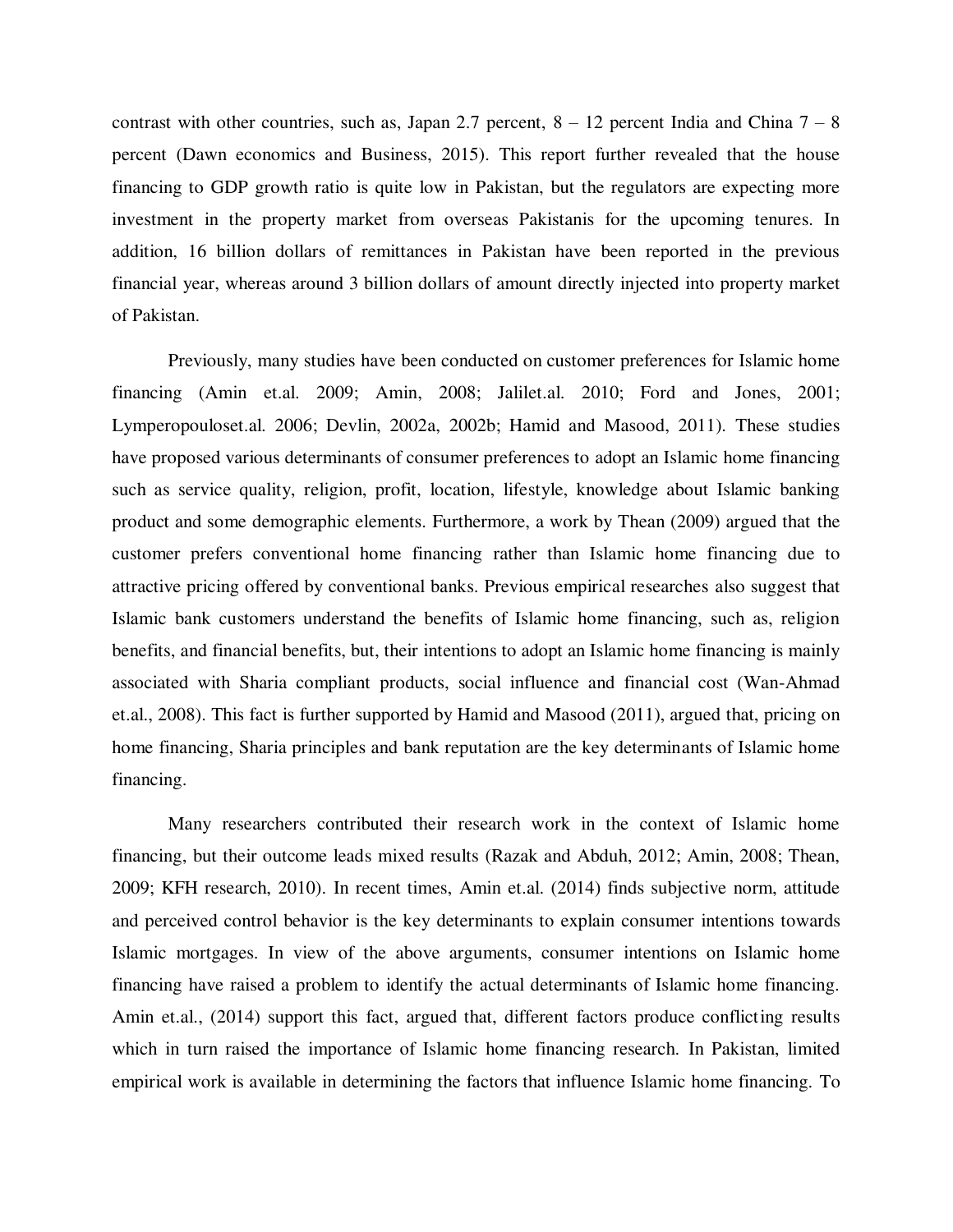the best of author's knowledge, no such study has been conducted in Pakistan to determine the factors affecting consumer intentions towards Islamic home financing service. To handle this research gap, the present study is an attempt to provide a new insight on the consumer level towards Islamic home financing in Pakistan. The need of the current study is due to provide a competitive advantage to Islamic banks as Muslims somehow still prefer conventional home financing rather than Islamic home financing (Thean, 2009). Concerned about this argument, it is necessary to highlight those factors that may contribute in consumer intentions to use Islamic home financing facility. In this sense, the theory of planned behavior (TPB) is used as a baseline theory in the study. Furthermore, we have integrated religious belief and pricing on Islamic home financing factors within the TPB framework in order to examine the intentions of Pakistan Islamic bank consumers towards Islamic home financing.

 This study mainly contributes to the theoretical development of Islamic home financing literature. This fact also supported by Amin et.al. (2014), argued that, it is necessary now days to determine the factors that explain the acceptance of Islamic bank consumer on Islamic home financing product. Despite this, Islamic bank managers and policy makers are the direct beneficiaries of this study. In addition, this study also assists Sharia scholars to develop meaningful and effective strategies in order to attract more consumers towards Islamic home financing.

#### **Theoretical background**

This study uses a framework of TPB model. The consumer intentions towards Islamic home financing facility is explained by TPB model. The argument behind the selection of TPB model is that, past studies have successfully applied the TPB model to explain consumer intentions (Hasnenet.al. 2004; Lobbet.al. 2007; Gopi and Ramayah, 2007; Amin et.al. 2014). But, these studies have provided little empirical evidence to explain the consumer intentions towards Islamic banking product. Based on this explanation, the authors of this study has motivated to conduct a research and proposed a model that describe the consumer intentions using Islamic home financing product.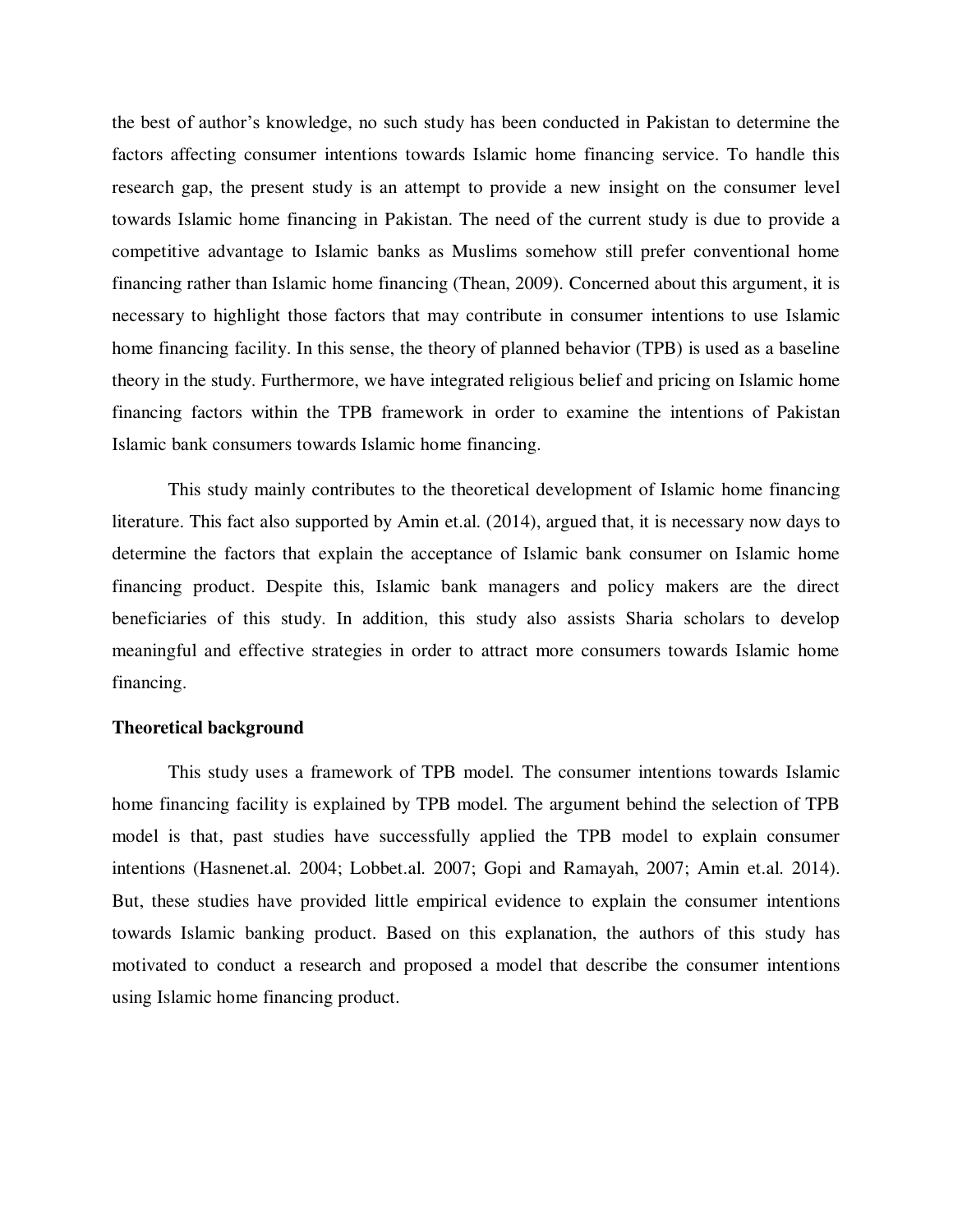## *What is TPB model?*

The theory of planned behavior (TPB) model was first introduced by Aijzen (1991) which is an extension of another theory, namely, the theory of reasoned action TRA (Fishbenand Ajzen, 1975; Aijzen and Fishben, 1980). Ajzen(1991) furtherproposed TPB model in response of the TRA model limitations.TPB theory is mainly linked with one's belief and behavior while it increases the predictive power of the TRA model by integrating a new factor of perceived behavioral control in the model (Aijzen, 1991). More precisely, TPB model is composed of subjective norm, attitude and the perceived behavioral control of an individual. The perceived behavioral control was introduced to fill the gap of TRA model (Ajzen, 1991, 2002).

#### *Why TPB model?*

 The theory of planned behavior (TPB) provides a better predictive power of an individual on Islamic banking products (Amin et.al. 2014). It is a due fact that the TRA model provides only two constructs, namely, subjective norm and attitude while TPB model includes additional construct of perceived behavioral control which strengthened the predictive power of an individual. In short, TPB model is an extension of the TRA model or the TRA model become TPB by integrating perceived behavioral construct in the model. Past empirical studies have documented the significance of perceived behavioral control in their studies (Mathieson, 1991; Hasnen et.al., 2004; Lobb et.al., 2007; Gopi and Ramayah, 2007; Amin et.al., 2014). This construct of TPB is defined as the performing behavior of an individual due to perceived ease or difficulty with controlled behavior to attempt a particular action (Toe and Lee, 2010). In this sense, the predictive power of the TRA model has increased to determine the intentionsof an individual's behavior. Linked to this argument, perceived behavioral control is more relevant for this study because the consumer has control over his behavior to take decision about Islamic home financing services (Amin et.al. 2014). Not only this, testing TPB model for Islamic home financing context can propose a new strategy for Islamic banks and thus, set a new dimension for future researches.

 In view of the above explanation, present study adopts TPB model instead of other theories such as, TRA model, Diffusion of innovation theory (DOI) and technology acceptance model (TAM). This argument is also supported by Amin et.al. (2014) study of the consumer acceptance towards Islamic home financing. In fact, the DOI can be useful in consumer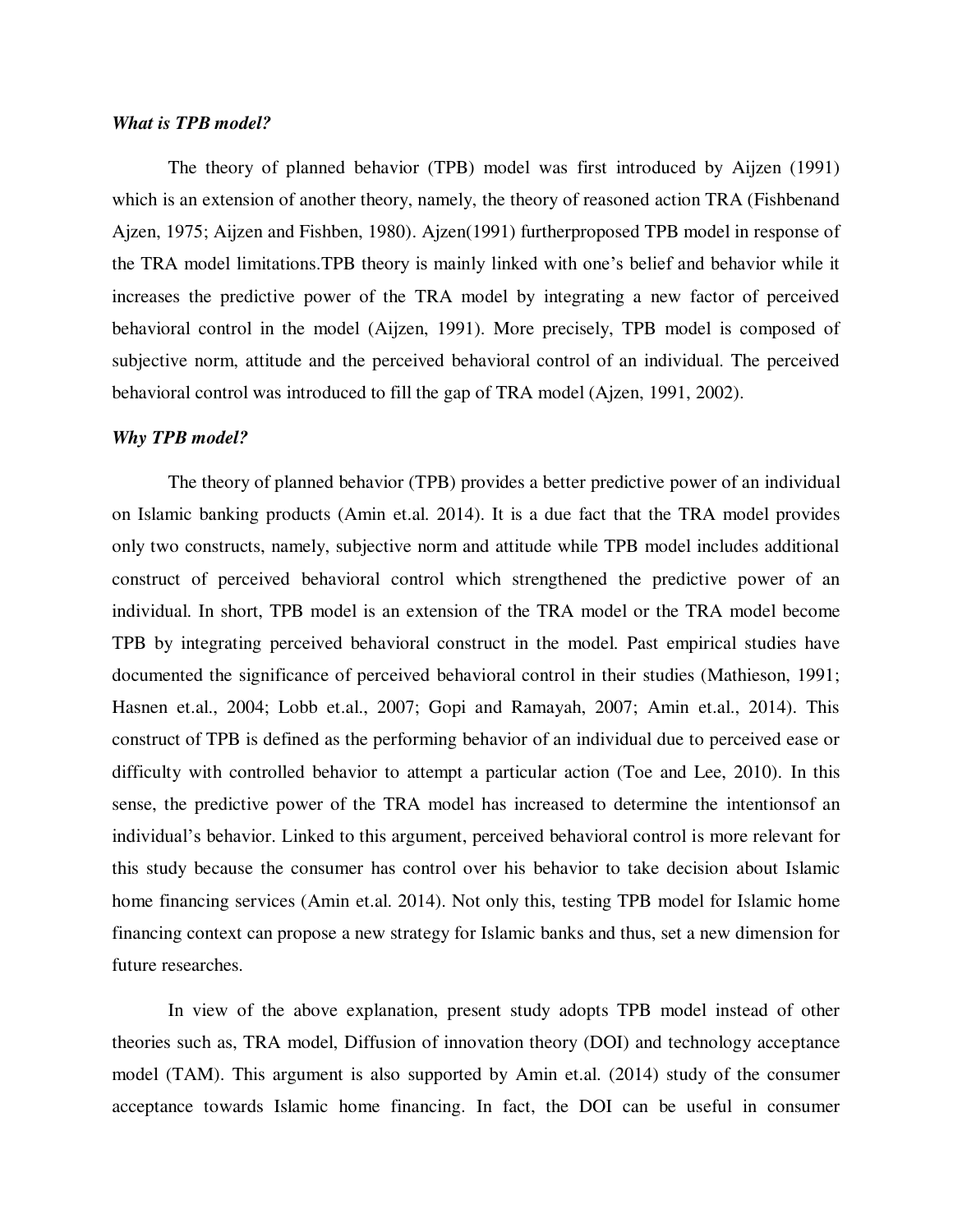acceptance model, but our objective is to test the TPB model for Islamic home financing. In addition, TAM model is designed for consumer intentions to use in the context of electronic usage, which is obviously considered as inappropriate for our research.

#### **Literature**

## *Financing concept in Islam*

In general, Islam promotes the rotation of wealth from wealth holders to deficit units which helps in the development of Muslims socioeconomic welfare. Islamic financing has two main objectives. First, Islamic financing channelized wealth, resources from wealthy persons to deficit units. Second, it fulfills the human need and allows Muslims to grow their wealth (Kahf and Khan, 1992). Therefore, Islamic banks behave as financial intermediaries which receive wealth (deposits) from customers and channeling this wealth by giving financing to needy customers. In this study, we have considered Islamic home financing services as one of the financial productsprovided by Islamic banks. This implies that, Islamic banks offered home financing facility to the homebuyer, which in turn satisfy their wealth ownership need with Sharia compliant. It is necessary to note that, taking home financing facility from Islamic bank must be for those individuals who are in need of sheltering a home to himself and his family. In addition, carrying debts and liabilities is not acceptable in Islam. However, Islam discourages those individuals who take Islamic home financing for the purpose of investments. In short, Islamic home financing is based on real human needs rather than for extravagance.

#### *Islamic bank financing: an overview*

 The Islamic bank offered a financing facility to those customers who are actually in need of financing. However, qualified customers are expected to face a certain risk, such as unemployment, flood, and earthquake which directly affect their income. This result leads them towards default and hence, themselves unable to pay their monthly payments. In this sense, Islamic banks are bound to understand the causes of default prior to imposed debt penalty. It is expected from Islamic banks to act justly and fairly with customers. But in case of non-payment, Islamic banks offered two alternatives. First, to extend the payment period, second, Islamic bank converts debt into charity. Amongst the two, converting loan in for charity is considered as the best option (Haron and Shanmugan, 2001). The Second option is more appropriate due to two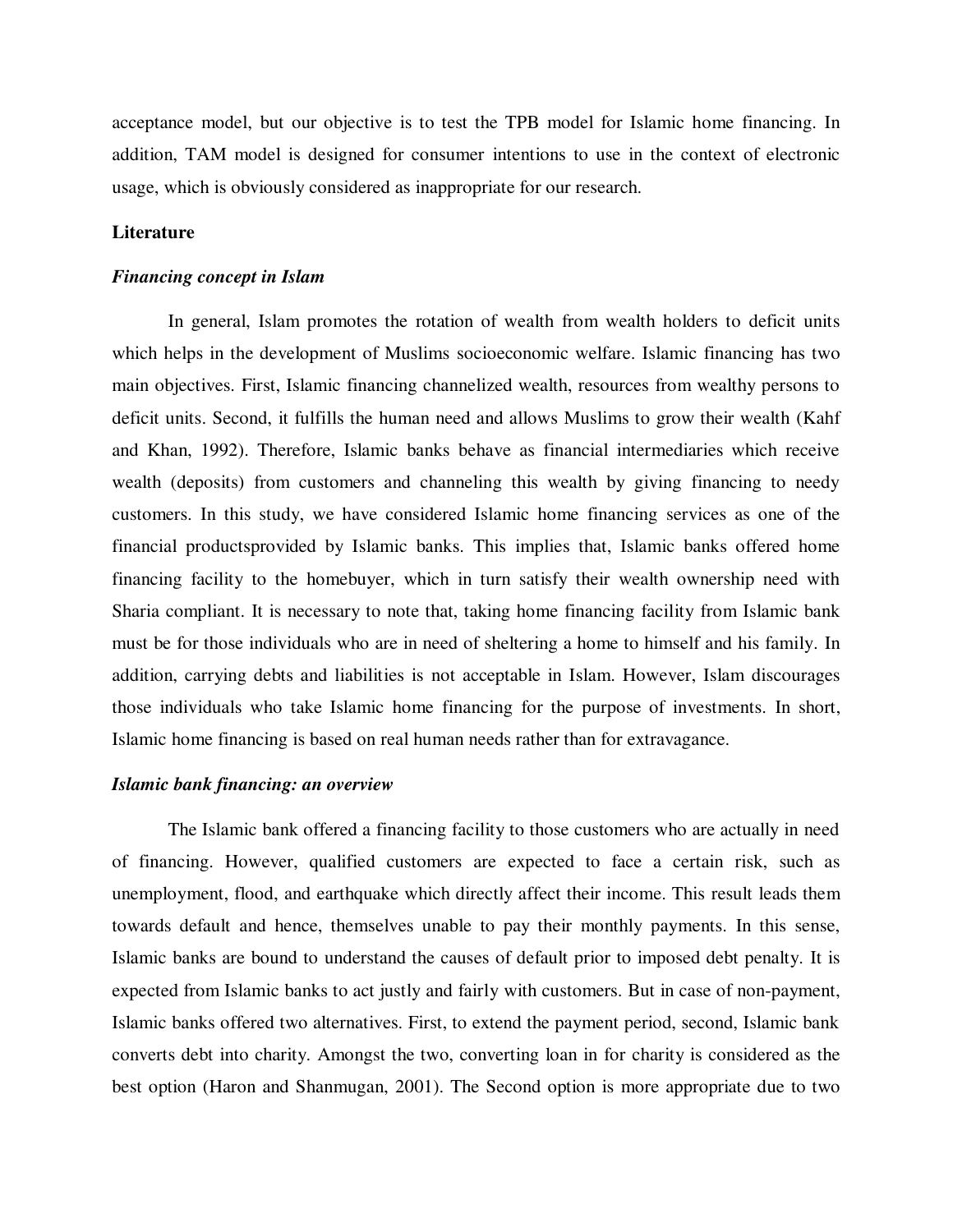main reasons. First, debtor's discharge from debt liability through fair and transparent process and is inline with Sharia rules. Second,theIslamic bank ultimate objective of "true Islamic banking" is accomplished. Haron and Shanmugan (2001) further suggest that the Islamic bank should adopt customer support policies for those who are unable to pay back their loans. One study of Hanifa and Hudaib (2007) also support to the fact that the debtor must be treated as leniently under the guidelines of Sharia compared to conventional banks. In some cases, debtors are also eligible for *zakat* which decrease their debt burden. In addition, Islamic bank should provide a clear evidence of debt policy in their annual financial statements which surely guide Islamic bank customers to take decision for home financing (Haniffa and Hudaib, 2007).

#### *What is Islamic home financing?*

Islamic home financing is a facility provided by Islamic banks, which works under the Sharia principles (Amin, 2008; Haron, 2005). This facility ensures the elimination of *riba*(interest) and *gharar* (uncertainty). In conventional banks, home financing is secured by real property and follows a schedule of interest payments on the principal amount (Tse, 1997). But, Islamic banks are bound to ensure Sharia rules, thus, a flat rate is charged instead of interest amount (Amin, 2008). In this regards, monthly payments remain unchanged and the rate does not fluctuate even if the high inflation rate occurs. Concerned with the Islamic home financing, the mechanism explains that the Islamic bank customer specifies the house of his demand, whereas Islamic bank purchases the property/house for cashat a market price from the seller. Islamic bank then resells the purchased property/house to its client on an agreed ratio of percentage. The customer of Islamic bank is now liable to pay back the monthly installments (Maali et.al. 2006). The profit of Islamic bank is determined by the difference between the cost price and the selling price of the property. The acceptance and usefulness of this method of home financing are also supported by Rosly (1999). Another study of Olson and Zoubi (2008) argued that charging an interest amount under Islamic principles is prohibited due to its unfair distribution of wealth income in the society.

## *Empirical studies on home financing*

In previous empirical studies on Islamic home financing, the investigation was not focused to measure the effect of subjective norm, attitude, perceived behavioral control, religious belief and pricing on Islamic home financing elements at the acceptable level of consumer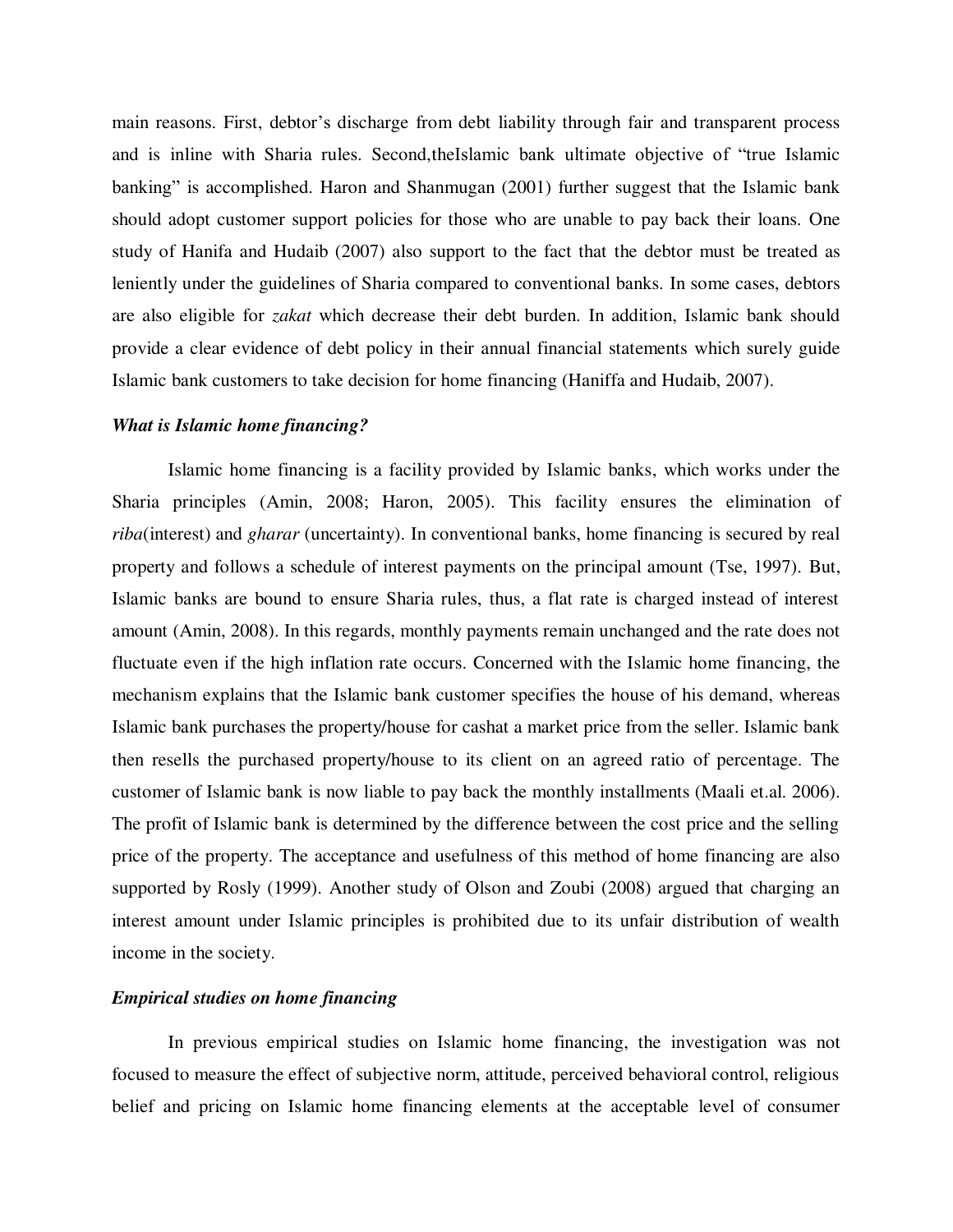towards Islamic home financing services (Amin, 2008; Nayeem et.al., 2009; Hanaffi and Kasim, 2006; Taib et.al., 2008; Abdul-Razak et.al., 2008; Jalil et.al., 2010; Amin et.al., 2014). The description of these empirical research work is stated as below.

Nayeem et.al. (2009) investigated the conflict of interest on Islamic home financing in U.S. Study argued that U.S Islamic financial system composed of three Islamic banks and all three are different in terms of Islamic home financing models. Results revealed that Guidance Residential, LLC provides Islamic home loan facility on the basis of "declining Musharaka" while University Islamic financial corporation follows "Murabaha" and "ijarahwaiqtinaa" mode of Islamic home financing. In contrast, American finance house LARIBA uses above two models to provide Islamic home financing services. This study only provides a transaction model in the context of Islamic home financing in U.S rather than to suggest consumer acceptance towards Islamic home financing.

 Amin (2008) conducted a survey on Islamic home financing services by using a quantitative research approach. The study collected a sample of 150 responses to examine the consumer preferences on Islamic home financing. Evidence is present in the study suggesting that consumer of Islamic home financing is mainly associated lower monthly income, interest free banking, Sharia principles and fair practices of Islamic banks. However, the study found less contribution from recommendation, branch location, product range and the financing period factors. This study somehow tried to propose a model for Islamic home financing selection criteria by consumers.

 In the same vein, Hanaffi and Kasim (2006) study concludes the comparative analysis between "bay bithamanajil" and "Istisna" mode of Islamic home financing. Findings suggest that "bay bithamanajil" is appropriate in Islamic home financing for the newly build houses where as under construction houses assign appropriate for "istisna" mode of Islamic home financing. However, this study is a qualitative but an insight view for "bay bithamanajil" and "istisna" is proposed to better understand the Islamic home financing services.

Md-Taib et.al. (2008) examined the determinants of diminishing partnership in the context of consumer acceptance towards Islamic home financing. This study adopts the TRA model rather than TPB model and uses convenience sampling. Results suggest that attitude is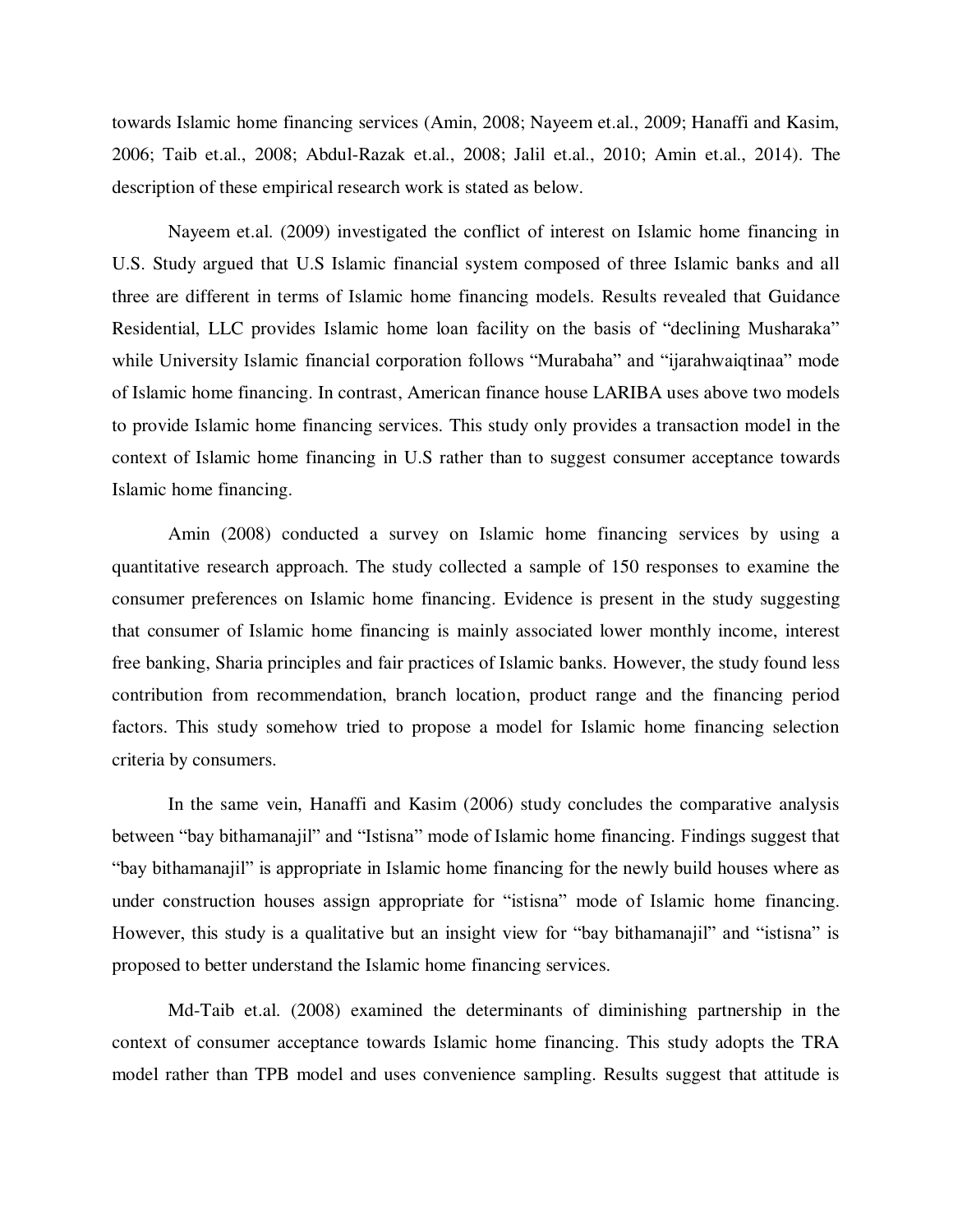found to be a key factor towards Islamic home financing while social influence and religious belief are the important determinants of consumer intentions in home financing product.

 On the same token, Abdul-Razaket.al.(2008) uses "bay bithamanajil" concept to determine the consumer intention on Islamic home financing. On the basis of 300 responses, study report that consumer acceptance level was very low to adopt "bay bithamanajil" mode of home financing. In addition, the Muslim customer is only concerned with the features of "bay bithamanajil" due to its Sharia compliant whereas non-Muslim customers showed positive linkage with this mode of home financing. Although, this study provides an interesting view of consumer intentions towards Islamic home financing, but yet no theoretical framework can be concluded. One study of Jalil et.al. (2010) examined the consumer selection criteria of conventional and Islamic home financing in Malaysia. The study report that Banking Berhad customers are concerned with the benefits and features of Islamic home financing.This study also do not explain any theoretical framework which truly represents consumer intentions level of Islamic home financing.

 Hamid and Masood (2011) presented their work on the consumer selection criteria for Islamic home financing and uses number of independent variables. Based on the responses of 200 Islamic bank customers, they found the price, Sharia rules, product flexibility, bank reputation, fast service and the product terms and conditions are the most significant factors of consumer acceptance of the Islamic home mortgage facility. But this study fails to test any theoretical framework such as TRA model, TPB model, which later in this study follows.

 More recently, Amin et.al. (2014) provides a ground to examine the consumer acceptance towards Islamic home financing in the context of a theoretical framework. Their findings were based on 278 responses under the TPB model. Results indicate that all constructs of TPB model are significantly associated with the consumer acceptance on Islamic home financing. In addition, they found less contribution from demographic factors in consumer acceptance level.

 In view of the above studies, different methods, variables and objectives are associated with these empirical researches. However, these research works demonstrate the interest to examine the consumer intentions to use towards Islamic home financing. Yet, home financing in the context of Islamic banking product still inconclusive and requires further investigation.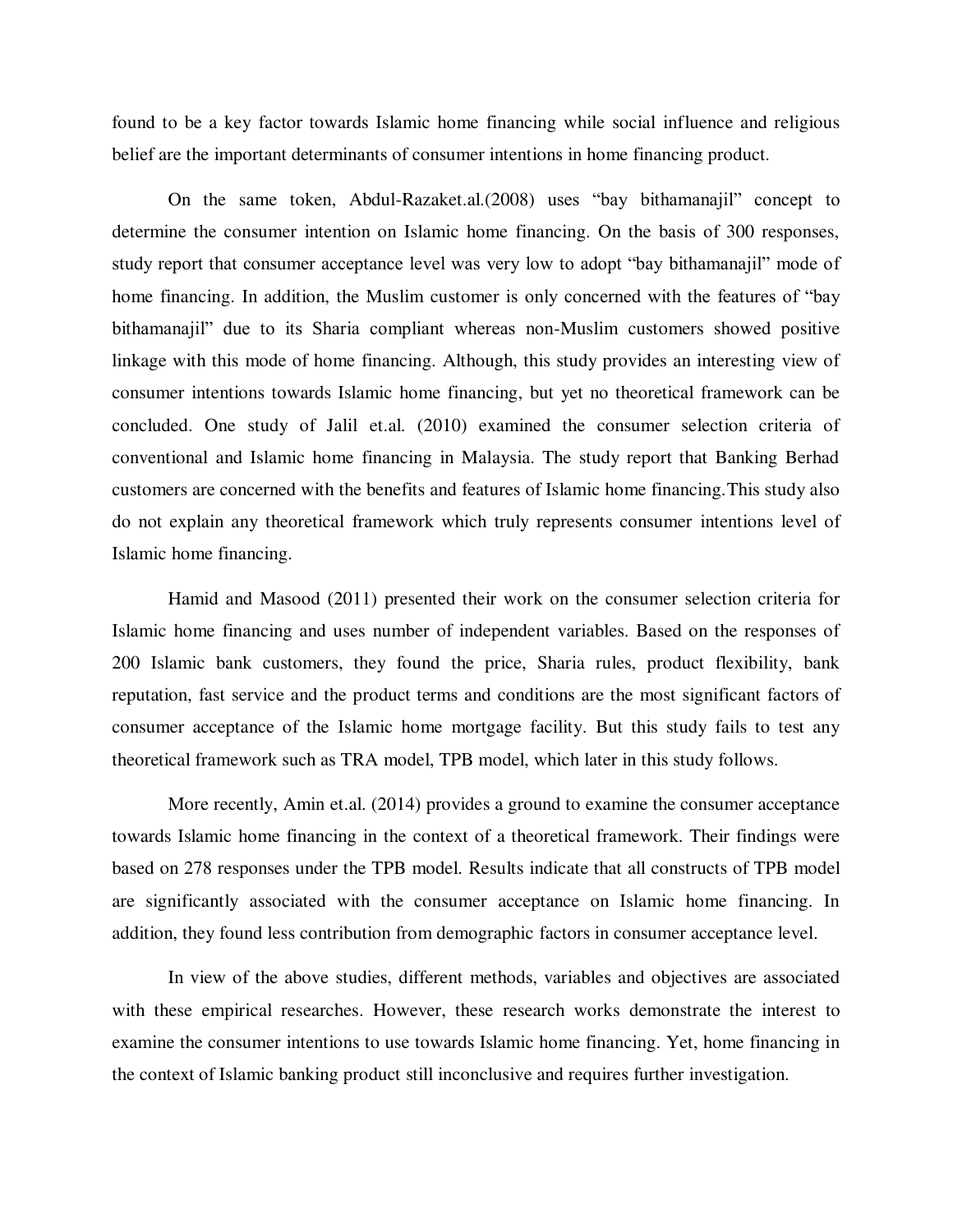## *<Insert fig-1 here>*

## **Hypothesis development**

Based on past empirical studies, the development of the hypothesis in our study is as follows;

*Perceived behavioral control:* In TPB model, the individual behavioral control is represented by the perceived behavioral control. This construct was introduced to fill the gap lies in the TRA model (Ajzen and Fishben, 1980; Fishbein and Ajzen, 1975). The other purpose of this construct is to answer the situation where an individual is lacking with willingness control over the actual behavior (Ajzen, 2002, 1991). It is further defined as, in the absence or presence of the mandatory opportunities and resources, the perception of an individual to perform a certain behavior (Ajzen, 1991). Overall, there exist a correlation among an individual behavior and its confidence to perform a particular behavior. PBC is a part of two things. First, through an individual's past experience, second, already used information based on friends, family or any other external factors that may control his/her perceived difficulty level in order to perform a behavior (Ajzen, 1991). Therefore, an increment in the opportunity and resources for an individual by the Islamic bank, the greater behavioral control of an individual may occur which further increase the chances of performing a behavior of interest, in the case of Islamic home financing. Past studies report that an individual's intentions are mainly associated with perceived behavior and a significant positive relationship exist between them (Shih and Fang, 2004; Lee and Ho, 2002; Mathieson, 1991; May, 2005; Yulihasri, 2004; Taylor and Todd, 1995; Ing-Long and Jian-Liang, 2005; Jen-Ruei et.al., 2006; Amin et.al., 2014). Thus, given the opportunities and resources to an individual, the chances of his/her confidence increases, which lead towards performing a behavior to use Islamic home financing facility. Hence, our formulated hypotheses are as follows:

## *H1: Perceived behavioral control has a positive impact on the intention to use Islamic home financing.*

Attitude: The future intentions of an individual towards a particular object or behavioral intentions are mostly evaluated using attitude construct that lead his/her intention to perform a certain behavior of interest (Gopi and Ramayah, 2007). One can evaluate the effectiveness of an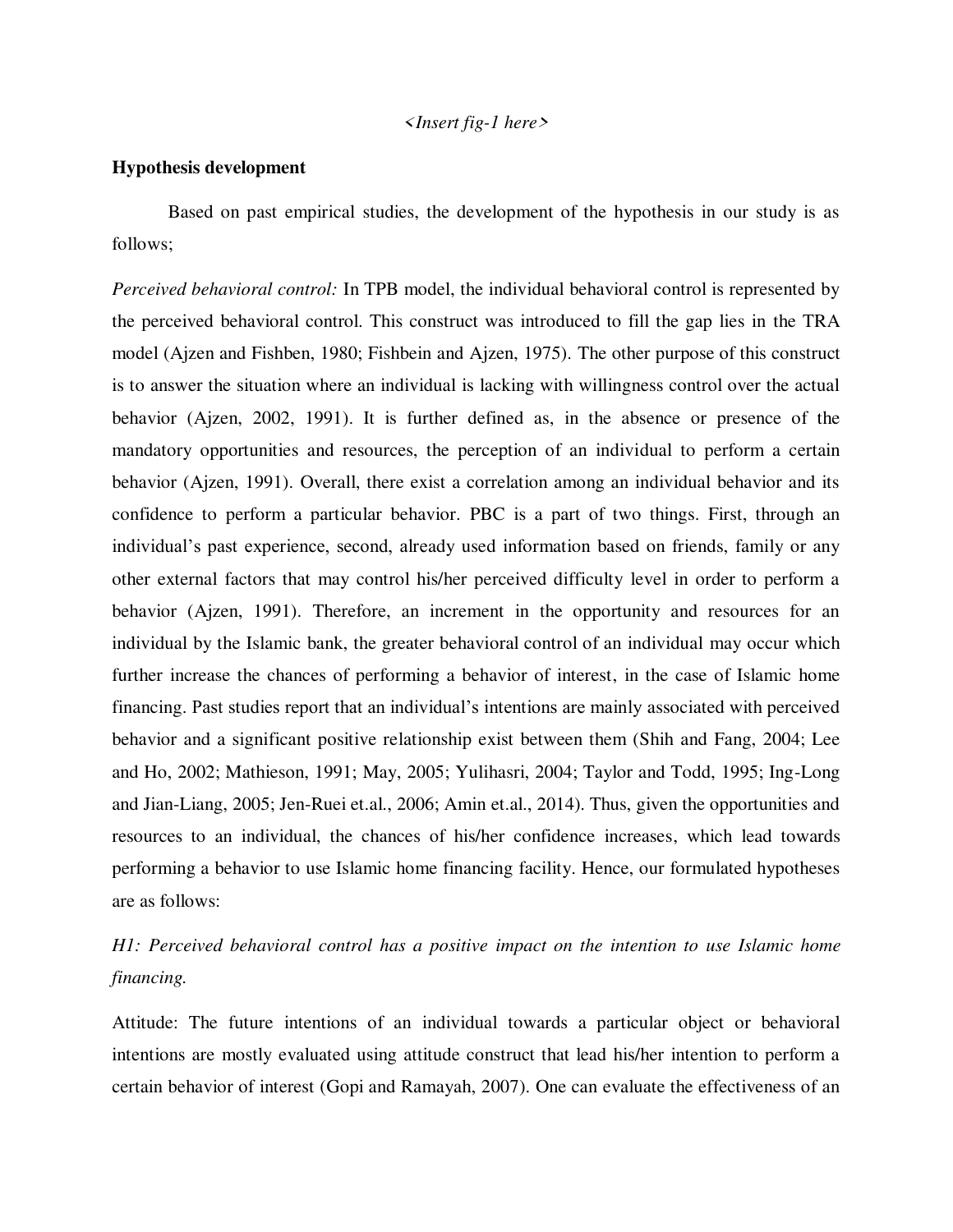individuals' positive or negative feeling in performing or accepting a behavior act (Fishben and Ajzen, 1975). The most appropriate and recent explanation of the attitude is the consumer intentions to use are mainly evaluated by an individual under the influence of his/her favorable or unfavorableattitude (Ajzen and Fishben, 2000). In the context of Islamic home financing, the performance and intentions level of an individual towards a certain object is due to a positive attitude. Therefore, past empirical studies have also supported to this argument and signifies that the attitude has positive and significant effect towards the intentions of an individual to use the product (Taylor and Todd, 1995; Davis et.al., 1989; Shih and Fang, 2004; Ramayah et.al., 2005; Ali and Raza, 2015a, 2015b; Mathieson, 1991; Ramayah and Suki, 2006; Rhodes and Courneya, 2003; Lu et.al., 2003; Ramayah et.al., 2003;Ing-Long and Jiang-Liang, 2005; Maruf t.al., 2003). Thus, our proposed hypotheses are:

#### *H2: Attitude has a positive impact on the intention to use Islamic home financing.*

*Subjective norm:* In the TRA model, the subjective norm is an essential and original construct that deals with social pressure or social influence over an individual perception and thus on intentions towards a particular object (Fishben and Ajzen, 1975). More precisely, the individuals or potential referent groups influence over a person to approve or disapprove to perform a particular behavior of interest (Ajzen, 1991; Fishben and Ajzen, 1975). Subjective norm is considered as a direct measure in TRA and TPB model. It is expected, as the positive and significant social pressure and social influence on an individual may allow to perform a certain behavior which leads to increase the intention to use or accept a particular object. The individual may not have intention to perform a particular behavior, but under the influence of social pressure, the intentions become an obvious (Venkatesh and Davis, 2000). In past studies, subjective norm has shown mixed results. Some of the empirical literature argued that the subjective norm has an insignificant impact on the intention to use (Ali et.al., 2015; Chau and Hu, 2001; Davis et.al., 1989; Lewis et.al., 2003; Mathieson, 1991) while the significant impact of subjective norm on individual intentions are suggested by (Yulihasri, 2004; Jen-Ruei et.al., 2006; Ali and Raza, 2015; Taylor and Todd, 1995; May, 2005; Teo and Pok, 2003; Venkatesh and Davis, 2000; Chan and Lu, 2004; Ma'ruf et.al., 2003; Ramayah et.al., 2003). Overall, most of the past studies have argued that subjective norm has significant impact on one's intention. Therefore, based on the previous literature, our proposed research hypothesis is as follows: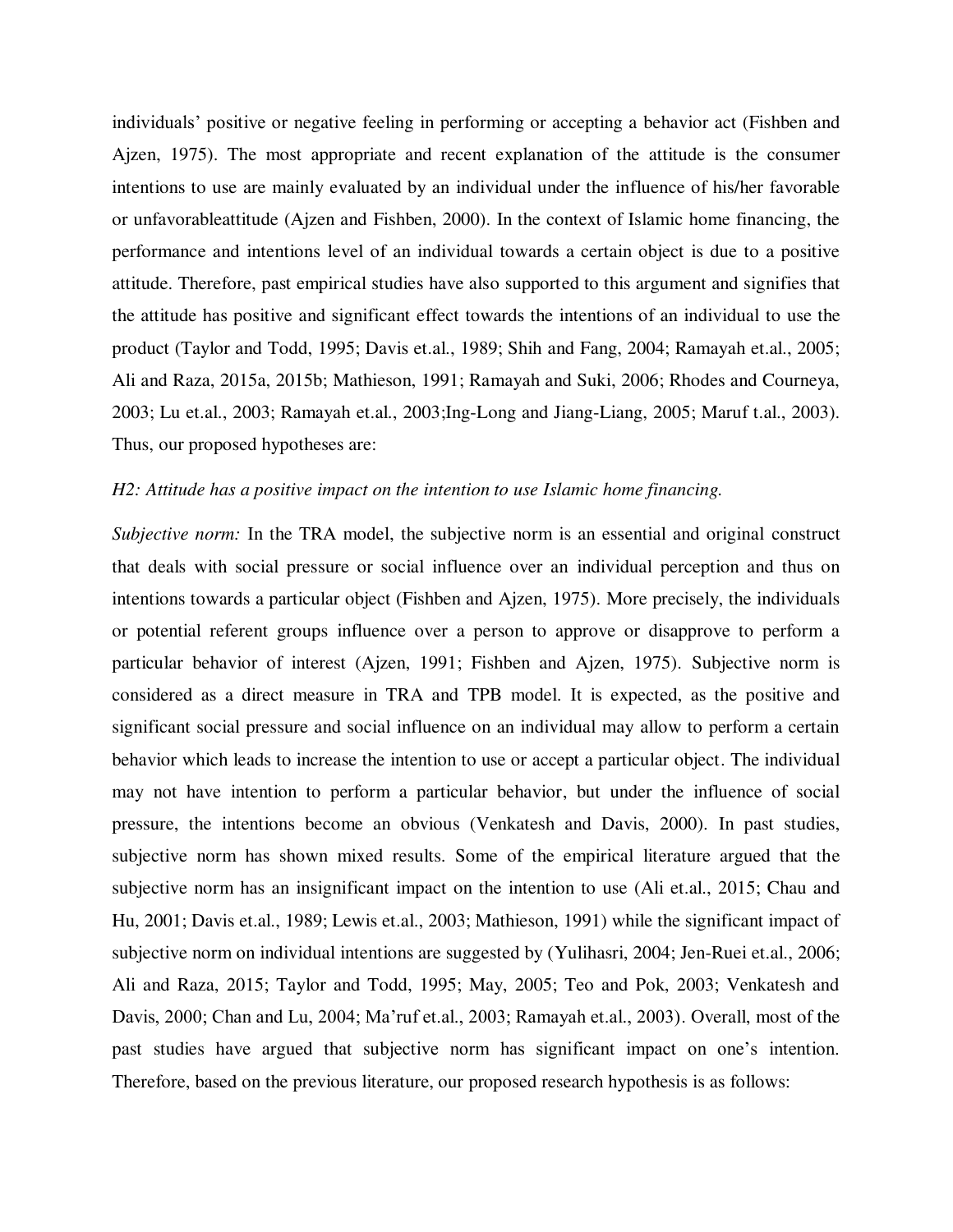#### *H3: Subjective norm has a positive impact on the intention to use Islamic home financing.*

*Religious belief:* In this research, we have introduced "religious belief" as a new construct in the context of Islamic home financing. This construct is considered as an essential one due to the islamicity of the product. It can be defined as, one's perception that Islamic home financing product follows *sharia* guidelines and is purely free from interest (riba), uncertainty (gharar) and other illegal elements that prohibits by Islam. More precisely, this research explains religious belief that Islamic home financing is referred to as the halalness of Islamic banking product. In the past, very few and limited research work was available using religious belief in the context of Islamic banking product (Amin et.al. 2014; Khan, 2010; Ali et.al. 2015; Muneezaet.al. 2011; Kazi and Halabi, 2006). But, no one has used religious belief in determining customer intention to use Islamic home financing. On the same token, previous empirical studies report that the religious belief is significantly associated with Islamic banks (Ahmad and Haroon, 2002; Omer, 1992; Amin et.al., 2014). Thus, the authors understand the importance of this construct under the shadow of Prophet Muhammad's connotation "the Prophet conveyed a clear message that anybusiness transaction has to be open and transparent and shall not disadvantage theconsumer". Hence, it is expected that the more religious belief is shown by a person on Islamic home financing product, the greater is the chances to accept Islamic home financing, thus more intention to use the product. Therefore, the proposed hypothesis is:

#### *H4: Religious belief has a positive impact on the intention to use Islamic home financing.*

*Pricing on home financing:* Likewise, religious belief, we have also included "pricing on Islamic home financing" to the TPB model. This construct is defined as, a price at which Islamic banks charged or sell Islamic home financing product (Ebert and Griffin, 1998). TheIslamic bank applies profit and loss sharing (PLS) method in financial transactions (Olson and Zoubi, 2008). In this manner, PLS method is permissible while the concept of interest (riba) is strictly prohibited by *sharia* rules. Under the certain conditions, Islamic banks also allow delayed payment charges on banking products (Ali et.al. 2015). In past literature, the pricing factor was found to be the most influential factor in the context of Islamic banking products, which leads to increase the intentions of customers towards Islamic banking products (Amin, 2008). In this sense, our study adopts pricing factor which signifies that, if the pricing on Islamic home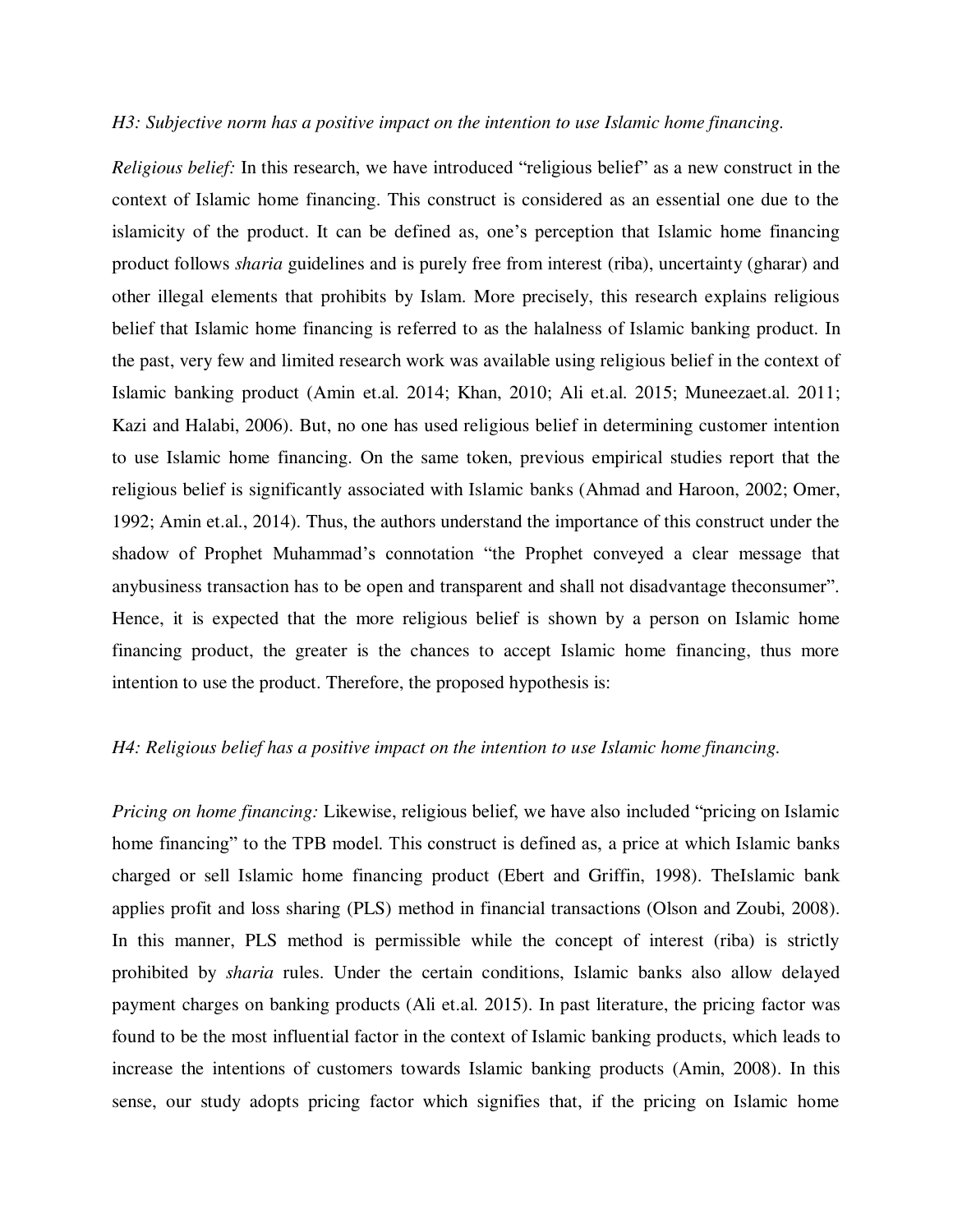financing product is low, then there exist greater chances of customers to use the product (Amin et.al., 2008; Abdullah and Duski, 2006; Ali et.al., 2015; Rahman, 2005). Hence, our proposed hypothesis is as follows:

#### *H5: Pricing has a negative impact on the intention to use Islamic home financing.*

## **Measurement instrument**

This study uses five constructs namely, perceived behavioral control, attitude, subjective norms, religious belief and the pricing on home financing to examine the customer intentions to use Islamic home financing facility. The items for these constructs are adapted from the past empirical studies. All questionnaire items were carefully modified and substituted in the context of Islamic home financing facility in Pakistan. The items were translated in English, while the market and academic expert confirm the questionnaire content validity. The items for attitude are adapted from Gopi and Ramayah (2007) and Compeau and Higgins (1995). Items for subjective norm, we used Gopi and Ramayah (2007) and Hansen et.al. (2004) study. Teo and Lee (2010) and Davis et.al.(1989) study was adapted for perceived behavioral control items. Additionally, we introduced two more, but relevant constructs namely, "religious belief" and "pricing on Islamic home financing" in the TPB model. These variables were included to contribute to the existing body of knowledge to use the Islamic home financing facility by consumers in Pakistan. For this reason, Wan-Ahmad et.al.(2008); Amin (2008) and Polat et.al. (2014) study were used to adapt the essential items for religious belief construct. In this variable, we carefully contextualized the concept of "compliance to sharia principles" and "no interest based transaction" are involved in Islamic home financing facility. On the other hand, the second constructs namely, "pricing on home financing" facility were also adapted to check the customer intention to use Islamic home financing in Pakistan. The items for this construct is adapted from Amin et.al. (2014) and Ali et.al. (2015) study.

 The items of our research were developed in the form of a statement. We uses 5-point Likert scaling with "strongly disagree  $= 1$ " to "strongly agree  $= 5$ " for each item. The demographic factors were also included in the questionnaire which further provided an information about the respondents' profile. Before conducting an actual survey, it is a due fact that a pilot testing should be done. Therefore, we conducted a pilot testing to check the validity and reliability of our research instrument. In this sense, a questionnaire was distributed among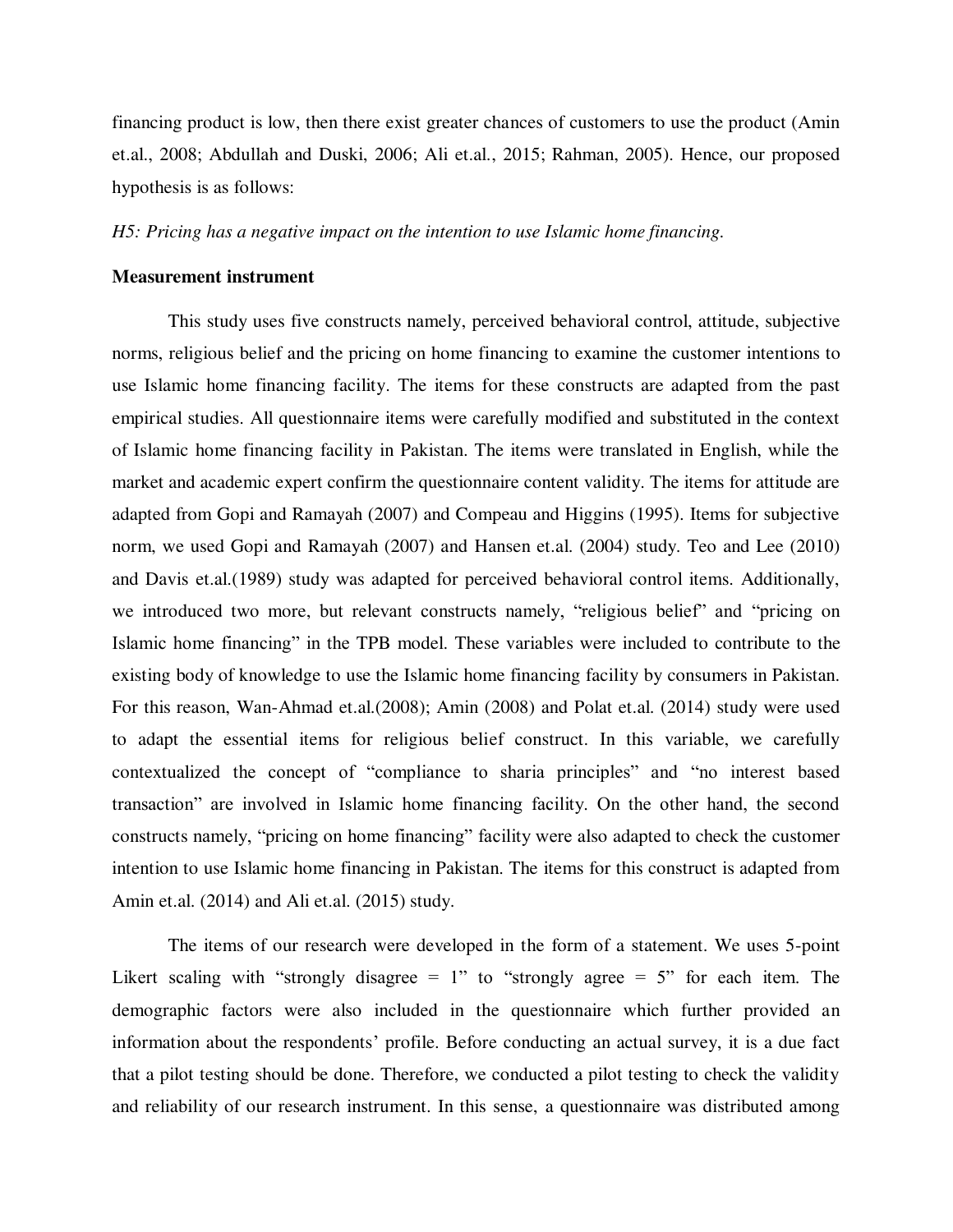the university faculty members who were expert in the field of research methodology along with the market experts. On the basis of pilot testing, it was concluded that all the questionnaire items are relevant and easy to understandable in the context of Islamic home financing facility in Pakistan.

## **Data collection process**

The present study follows a questionnaire based survey method for data collection. In our research, we have targeted to those customers that have intentions in future to use Islamic home financing. This study is conducted in the biggest city of Pakistan, i.e. Karachi. The reason to collect the data from Karachi city is that, most of the Islamic banks head offices and sub offices are located in Karachi. In addition, this city has the biggest population, compared with any other city of Pakistan. The convenience sampling method is used to collect the data from customers because the authors faced limitations to access the actual Islamic bank customers. Moreover, this methodology is useful in conducting Islamic banking research and is supported by previous empirical studies (Ramayah et.al. 2003 and 2006; Amin, 2012; Ali and Raza, 2015a; Ali and Raza, 2015b; Amin et.al. 2014; Raza and Hanif, 2013). In addition, one study of Hultsch et.al. (2002) report that a sample taken from random sampling may not be a true representative sample of the population. This argument highlighted that the refusal rate among the approached individual may vary as all respondents are not necessarily will agree to participate in the research. Their study further pointed out that the convenience and random sampling have a similar pattern of relationship. Thus, a convenience sampling method for data collection in this study is appropriate and may proceed with statistical estimations.

To identify the sample size of our research, the guidelines provided by Comrey and Lee (1992) study were considered. Their study recommends that a sample size of 1000 as excellent, 500 as very good, 300 as good and 50 as poor. Thus, a total of 410 questionnaires were distributed among the respondents at Islamic bank branch offices specifically in banking hours to target the potential and actual Islamic bank customers. Of these, we found only 375 questionnaires were useable while 35 responses were ignored due to incomplete responses.Additionally, we assured that all the respondents of the study were treated as politely and were requested to participate in the research on voluntarily basis while the response and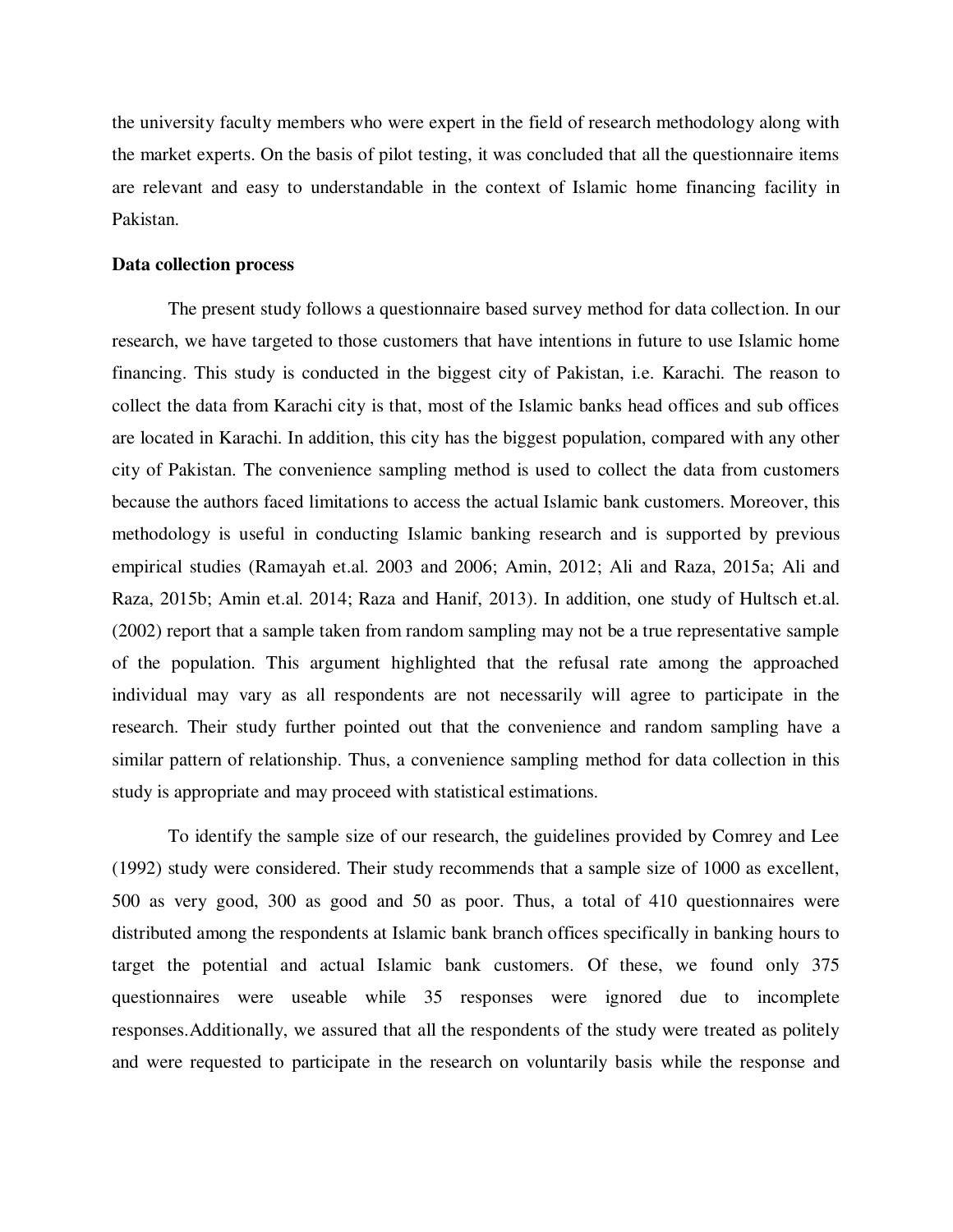information will be kept confidential.Overall, the response rate of our study is 91.46 percent, which is quite high and is appropriate for further analysis.

## *<Insert table I here>*

The overall description of the respondents' profile is reported in table-I. In this table, there were 288 (77%) male respondents' while 87 (23%) were female respondents. During the survey period, we found most of the participants were single i.e.  $231 (62\%)$  whereas 144 (38%) participated as married. Inaddition, the majority of the respondents were between the age bracket of 31-40 (49%) followed by 20-30 (25%), 41-50 (18%), less than 20 were 19 (5%) and 50 and above respondents were 14 (3%).

#### **Analysis and findings**

#### **Exploratory factor analysis (EFA)**

Factor analysis is used as a data reduction technique which is also used to identify the loaded items that tapped on a same construct. It has the ability to narrow down a large sample of data into smaller one. Emory and Cooper (1991) argued that factor analysis can help researchers indetermining the belongings of the variables. In our case, we have applied principal component analysis in order to validate the construct validity of the items. A total no. of 26 items was loaded, whereas these items were split into six factors, namely, perceived behavioral control (PBC), attitude (ATT), pricing on home financing (PHF), subjective norm (SN), religious belief (RB) and intention to use Islamic home financing (ITU). In addition, the factor loadings for all items ranging from 0.55 to 0.84, which satisfy the minimum criteria of 0.30 for a sample of 350 or above (Hair et.al., 1998). Hence, table-II reported the results of factor analysis.

## *<Insert table-II here>*

#### **Total variance explained**

The distribution of variance among the potential variables is explained by total variance explained. In addition, the measurement of variance explained is confirmed by Eigenvalues. However, the Eigenvalues for all factors must be equal to greater than 1.0. In our estimations, the total variance explained and Eigenvalues shows the appropriateness of the analysis. Thus, table-III depicts the test for variance explained and Eigenvalues for the sample data.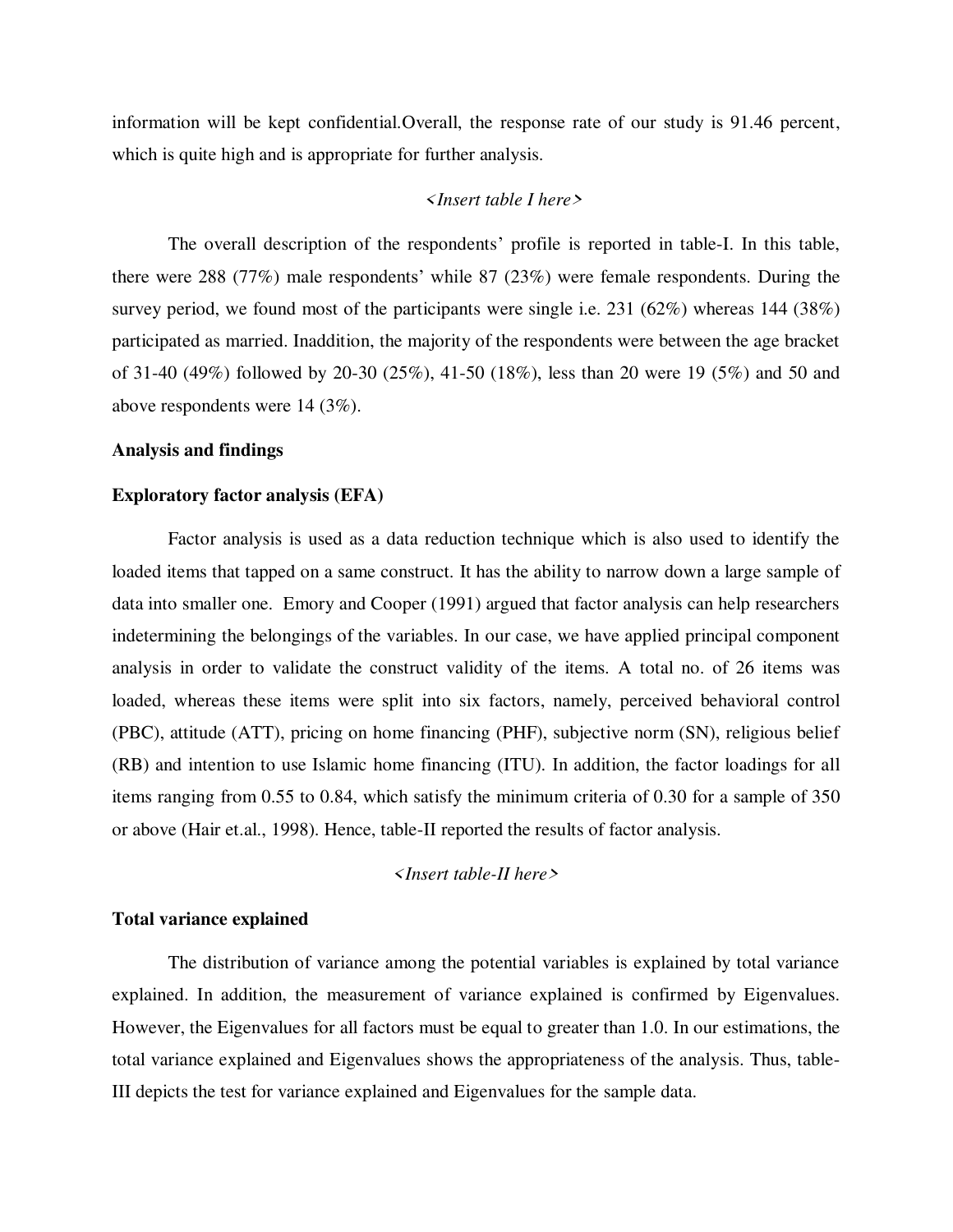#### *<Insert table-III here>*

#### **Kaiser–Meyer–Olkin and Bartlett's tests of sampling adequacy**

For the sampling adequacy of our study, we used KMO and Bartlett's test of sphericity test values. In our case, the KMO value is 0.71 which satisfy the minimum criteria suggested by Kaiser (1974). According to the Kaiser (1974), the KMO value ranging from 0.70 to 0.79 is considered as good sample. In addition, the prob. value of Bartlett'e test of spericity is 0.000 (which is less than 0.05) indicating that the correlation between the items at the 5 percent level of significance is sufficient and is adequate for further analysis. The results of KMO and Brtlett's test of sphericity is reported in table-IV.

#### *<Insert table-IV here>*

## **Reliability analysis**

To test the internal consistency of the data, we used cronbach's alpha value. Black (1999) study argued that the measure of the same things reliability is measured through reliability analysis using alpha value. One study of Nunnally (1978) further suggests that the data validation through reliability analysis is necessary. Therefore, based on the above discussion, we employed reliability analysis and our cronbach's alpha value ranging from 0.62 to 0.82, which meets the minimum criteria of 0.60 proposed by Hair et.al. (1998). Hence, this test shows the appropriateness of the construct measures and our estimations can proceed with further analysis. The results for the test of reliability for all items is reported in table-V.

#### *<Insert table-V here>*

#### **Confirmatory factor analysis**

In structural equation modeling (SEM), the most direct and appropriate method is a confirmatory factor analysis (CFA). A statistical model is set by the researcher and how well the hypothesized model is predicted is then confirmed by SEM analysis. If the proposed model fits with the criteria set by SEM model indicators, then among the several different possible models, the proposed model is confirmed (Hair et.al. 2006). We use AMOS 21 to validate the dimensions of Islamic home financing using the standard factor loadings. In the CFA model, there were 26 items were loaded to best fit the sample data between observed and un-observed variables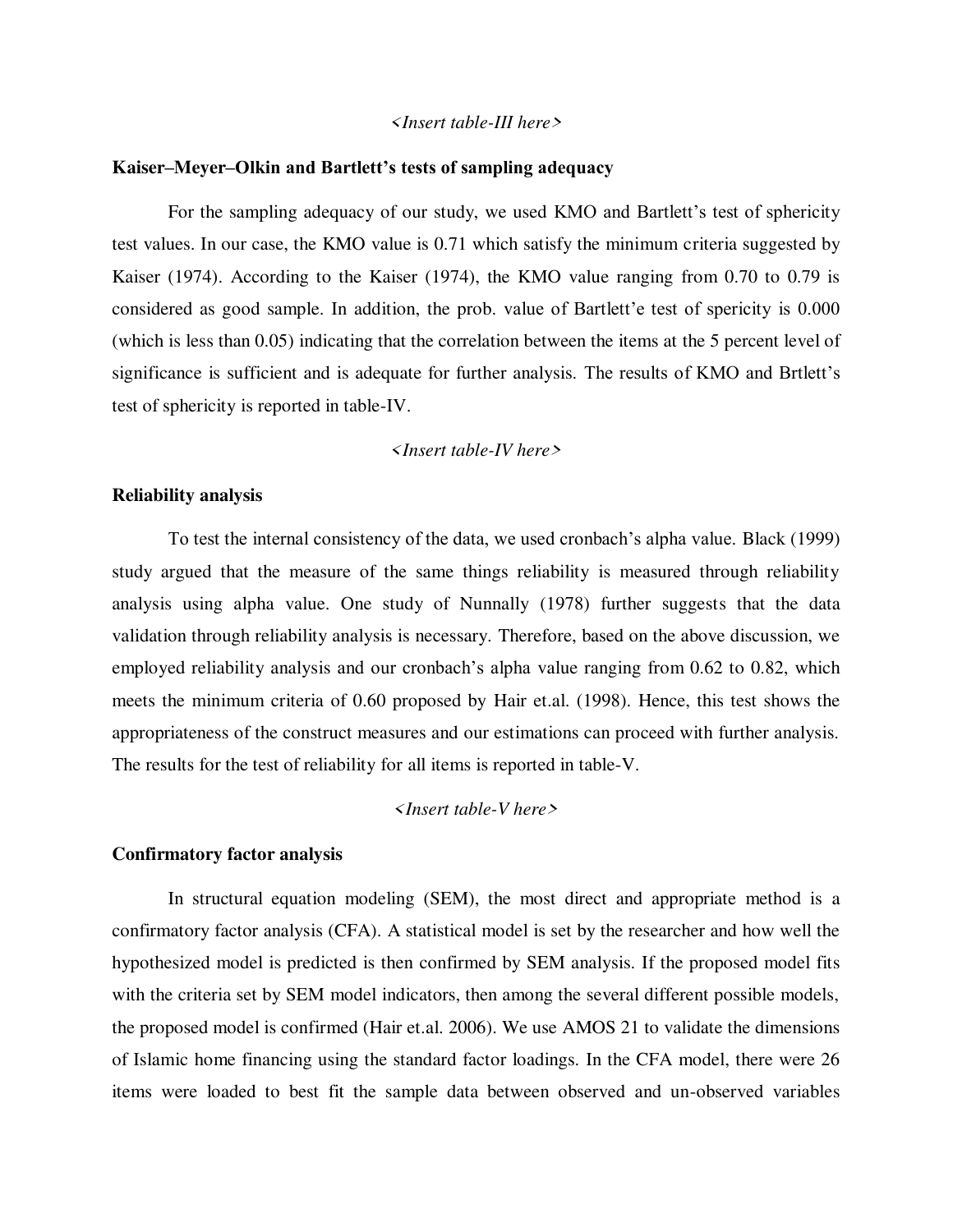(Byrne, 2013). The factor loadings in CFA model ranging from 0.56 to 0.95for the Islamic home financing model.Moreover, the CFA analysis shows that each factor loading is more than 0.50 which established the construct validity and assure the convergent validity of the model (Hair et.al., 1998). For the measurement model, we report the goodness of fit test statistics. In table-VI, the GFI =  $0.94$ ; AGFI =  $0.93$ ; NFI =  $0.86$ ; CFI =  $0.98$ ; TLI =  $0.98$  and the RMSEA value is 0.01, which confirms that all the model fit measures of themeasurement model achieved the minimum threshold level, hence, our measurement model for Islamic home financing is appropriate. Thus, the model fitness test results are reported in table-VI

## *<Insert table-VI here>*

#### **Structural equation modeling (SEM)**

A structural model of customer intention to use Islamic home financing in Pakistan was applied to estimate the parameters. The study model uses five constructs namely, perceived behavioral control (PBC), attitude (ATT), pricing on home financing (PHF), subjective norm (SN) and religious belief (RB) to predict the intention to use (ITU) Islamic home financing. The reason to conduct the structure model is to test the TPB model in the presence of newly introduced two variables (pricing on Islamic home financing and religious belief).

 Based on the research hypothesis, the research model results show that the overall model is acceptable under the goodness-of-fit test indicators as reported in table-VI. In this table, the GFI = 0.94; AGFI = 0.92; NFI = 0.85; CFI = 0.97; TLI = 0.97 and the RMSEA value is 0.02, which indicate that the values are within the range of recommended levels. In addition, Hair et.al. (2006) and Bentler (1990) suggest that CFI value should be close to 0.90 to accept the hypothesized model. Thus, our study model shows sufficient information of model fitness to the sample data. Hence, it can be concluded that our hypothesized model is an acceptable model can be considered a useful instrument to determine the customer intentions to use Islamic home financing.

 The estimates for hypothesis relationship is explained by the standardized regression weights (SRW) as reported in table-VII. The findings from this table indicated that the β-value for PBC is 0.10 which is significant at the 5 percent level of significance. The β-value for ATT is 0.88 which represents the most influential factor of the study model at the 1 percent significance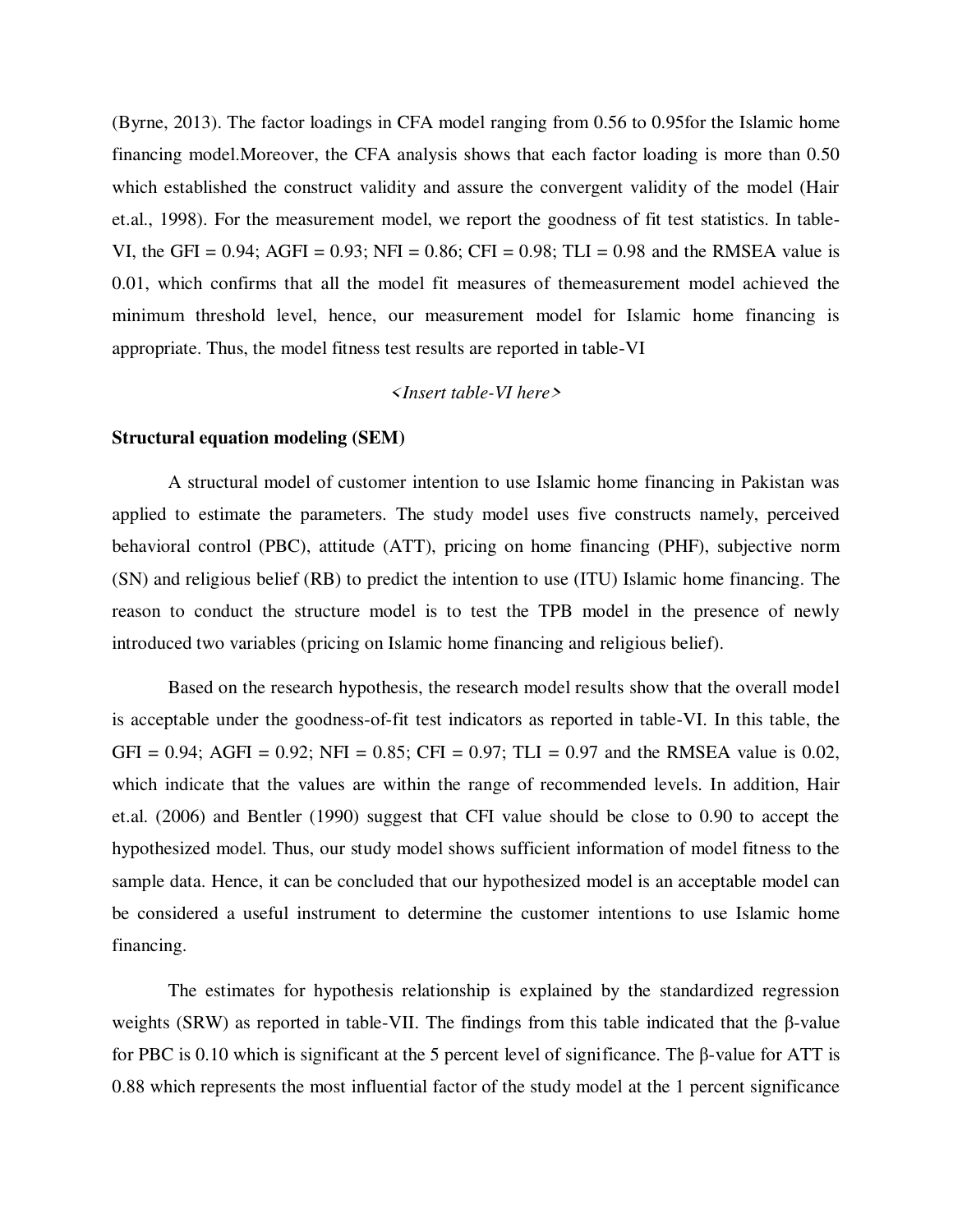level. As expected, the PHF is negatively associated with the intention to use Islamic home financing where its β-value is -0.03 atthe 10 percent level of significance. Similarly, the β-value for SN and RB is 0.04 and 0.02, while both variables are significant at the 5 and 10 percent level of significance respectively. Overall, the selected factors, namely PBC, ATT, PHF, SN and RB have significant impact on the intention to use Islamic home financing. Hence our all research hypotheses are accepted.

## *<Insert table-VII here>*

#### **Discussion and Conclusion**

The main purpose of this study is to determine the factors that affect the intentions of the customer to use Islamic home financing in Pakistan. For this reason, we conducted our research by applying the theory of planned behavior (TPB) as baseline theory which is further modified by introducing pricing and religious belief factors. To test the conceptual model framework, the study performed SEM based approach.

 The results of the study indicate that all selected variables have appropriate reliability, whereas these factors are positive and significantly associated with the customer intentions to use Islamic home financing except pricing factor which is negative but significant. This study further highlight that all TPB constructs namely, attitude, subjective norm and perceived behavioral control has direct and significant impact on the intention to use Islamic home financing. On the other side, pricing on Islamic home financing has negative and significant impactwhile religious belief has a positive and significant impact on the intention to use Islamic home financing.

 In the present study, we found attitude to be the most influential factor in determining the customer intention to use Islamic home financing. This means that attitude has an important and effective role to motivate one's intention to use (Gopi and Ramayah, 2007). It is further signifies that the favorable attitude may increase the chances of Islamic bank customer to use the product. The outcome of this study is inline with the past empirical findings (Taylor and Todd, 1995; Davis et.al., 1989; Shin and Fang, 2004; Ramayah et.al., 2005; Ali and Raza, 2015a, 2015b; Mathieson, 1991; Ramayah and Suki, 2006; Rhodes and Courneya, 003; Lu et.al., 2003; Ramayah et.al., 2003;Ing-Long and Jiang-Liang, 2005; Maruf t.al., 2003). Similarly, the second constructs of TPB model, i.e. subjective norm is considered as a factor that influence the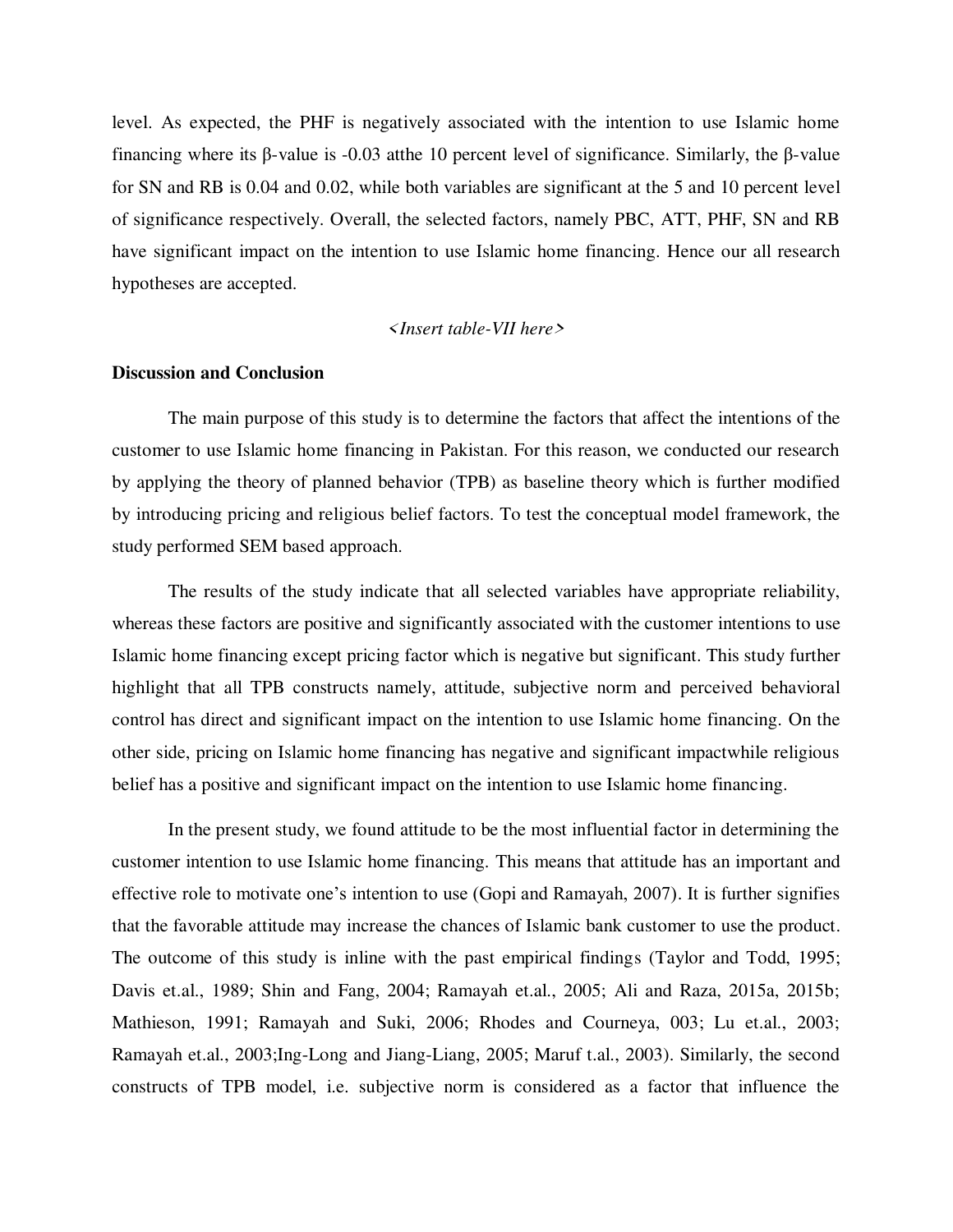intention of the customer to use the Islamic home financing product. Our research result of subjective norm is consistent with past studies (Yulihasri, 2004; Jen-Ruei et.al., 2006; Ali and Raza, 2015; Taylor and Todd, 1995; May, 2005; Teo and Pok, 2003; Venkatesh and Davis, 2000; Chan and Lu, 2004; Ma'ruf et.al., 2003; Ramayah et.al., 2003). The outcome of subjective norm highlighted that the intention of the Islamic bank customer, could be increased if the social network or the people important to the customer want him/her to use Islamic home financing product. However, in Pakistan, the Islamic bank customers are still unaware of Islamic home financing while the Islamic banks are lacking with the trained staff that should have proper knowledge of Islamic bank products. This incomplete information to the bank customer offers him/her to contact with trusted referent groups. Thus, the more social pressure and positive information, the more likelihood of customer to rely on referent group information, hence more the intention to use Islamic home financing. We also find perceived behavioral control as an antecedent of the Islamic bank customer to use Islamic home financing. This result occurs with previous empirical literature (Shih and Fang, 2004; Leo and Ho, 2002; Mathieson, 1991; May, 2005; Yulihasri, 2004; Taylor and Todd, 1995; Ing-Long and Jian-Liang, 2005; Jen-Ruei et.al., 2006; Amin et.al., 2014). The argument over this outcome could be the resources and facilities for home financing provided by Islamic banks in Pakistan allow Islamic bank customers to feel like the product is easily accessible and within their control limits. Therefore, the intention to use Islamic home financing is increased under the high perceived behavioral control. Overall, it can be concluded that all the three main constructs of TPB model are considered as valid and relevant to predict the customer intention to use Islamic home financing.

 Concern with the modified constructs of TPB model, the religious belief also found positive and significantly associated with intention to use Islamic home financing. We found past empirical studies in support of our findings (Amin et.al. 2014; Khan, 2010; Ali et.al., 2015; Muneeza et.al., 2011; Kazi and Halabi, 2006). The argument is that, Muslims consider religion as the principle motivation in the context of Islamic banking (Omer, 1992). On the same vein, Ahmad and Haroon (1992) suggest that customer religious belief over Islamic bank product plays important role in bank selection. Thus, the newly introduced variable shows its importance in our study and suggest that the customer intention may increase if their religious belief is stronger on Islamic home financing product. On the other side, the second modified variable, i.e. pricing on Islamic home financing has also proven its importance in predicting customer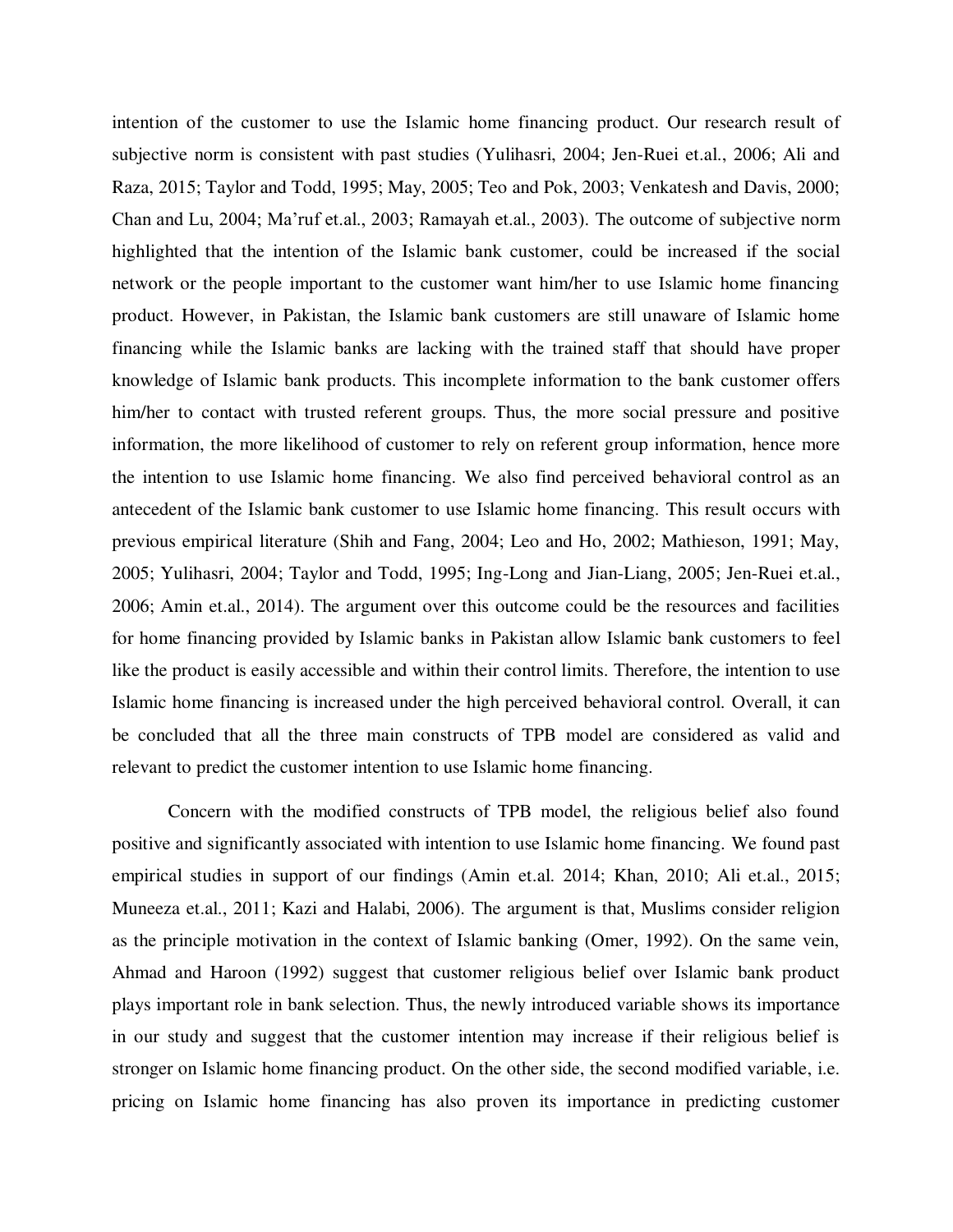intention to use. It is expected that charge more price on any product decrease customer intentions to use. In this study, we have found a negative relationship between pricing and customer intention to use Islamic home financing. The finding follows the past literature results (Amin et.al. 2008; Abdullah and Duski, 2006; Ali et.al. 2015; Rahman, 2005). Hence, the outcome suggests that the more charges on Islamic home financing product, the more likely to decrease customer intention to use the facility. In sum, it can be concluded that our newly introduced constructs proved their relevancy with customer intentions in the context of Islamic home financing. Not only this, our study has laid a foundation for future researchers to use these two variables in order to determine customer intentions for Islamic banking products. Hence, this study provides a new and significant dimension in the existing literature of Islamic banking products.

#### **Managerial Implications**

The ultimate beneficiary of this study is Islamic bank managers and the policy makers of Islamic banks. By using this study, they can decide to promote more effectively the Islamic home financing product. Furthermore, Islamic bank managers and policy makers need to apply better strategies and create an acceptable image of Islamic home financing product to better gain customer attitude as it vary from one customer to another which in turn increase their intention to use the product. Also, managers should consider the perceived behavioral control by motivating customer towards Islamic home financing product. This further requires to give clear guidance and some awareness program to bank customer so that they make their decision better towards Islamic home financing. As far as subjective norm concerns, Islamic bank should design a program for customers where Islamic bank representatives may interact with the customers so that they may gain customer intentions towards home financing product. These programs may arrange in the form of exhibitions or in shopping malls which results more customer intentions towards the product. With respect to pricing factor, Islamic bank managers must lower down financial charges and other pricing charges before they offer Islamic home financing product to the customer. This can be done by giving them fair pricing policy or some payment holiday options which in turn to increase their intentions to use the product. In the last, the Sharia advisory board should assist Islamic bank managers to gain customer confidence by giving assurance to the customer that Islamic home financing is purely Sharia compliance. They can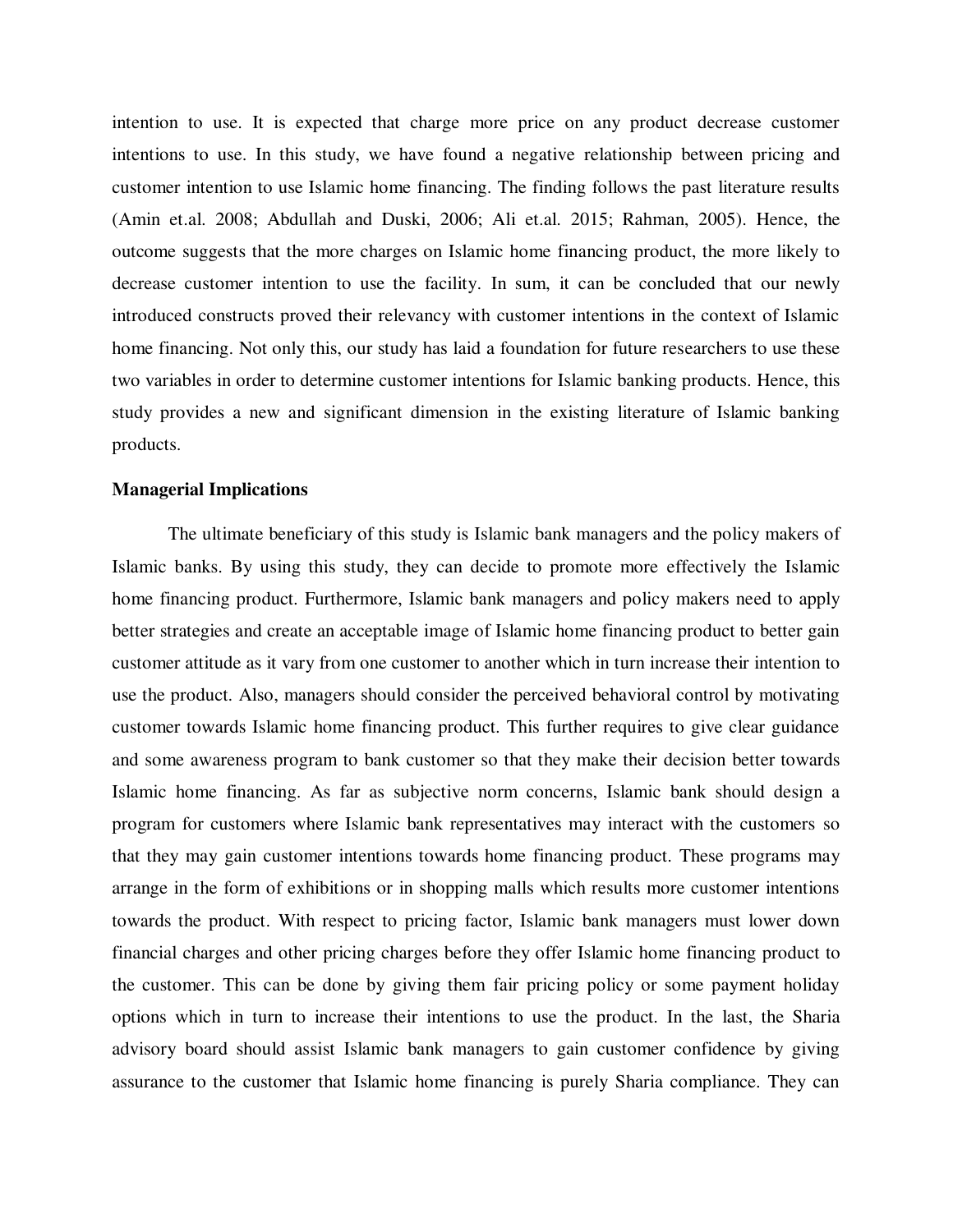adopt some marketing strategies and awareness program of the Islamicity of Islamic home financing. In addition, the trained and product knowledge staff can be a supporting tool that may convince customers that Islamic home financing is purely Sharia compliance, which results in their religious belief may increase, hence more intentions to use Islamic home financing facility.

## **Research limitations**

Although, our research has set a new dimension and provided a new findings in the context of customer intention to use Islamic home financing. Nevertheless, this study suffers some limitations. First, our study doesnot differentiate between existing customers and nonexisting customers of Islamic home financing facility. The study collects the data to only those customers that are intended to use home financing facility from Islamic banks. Second, the respondents of this study are only from Karachi city on which the findings cannot be generalized. Third, the data collection was done in banking hours in which the chance of inaccuracy may arise in the data collection process.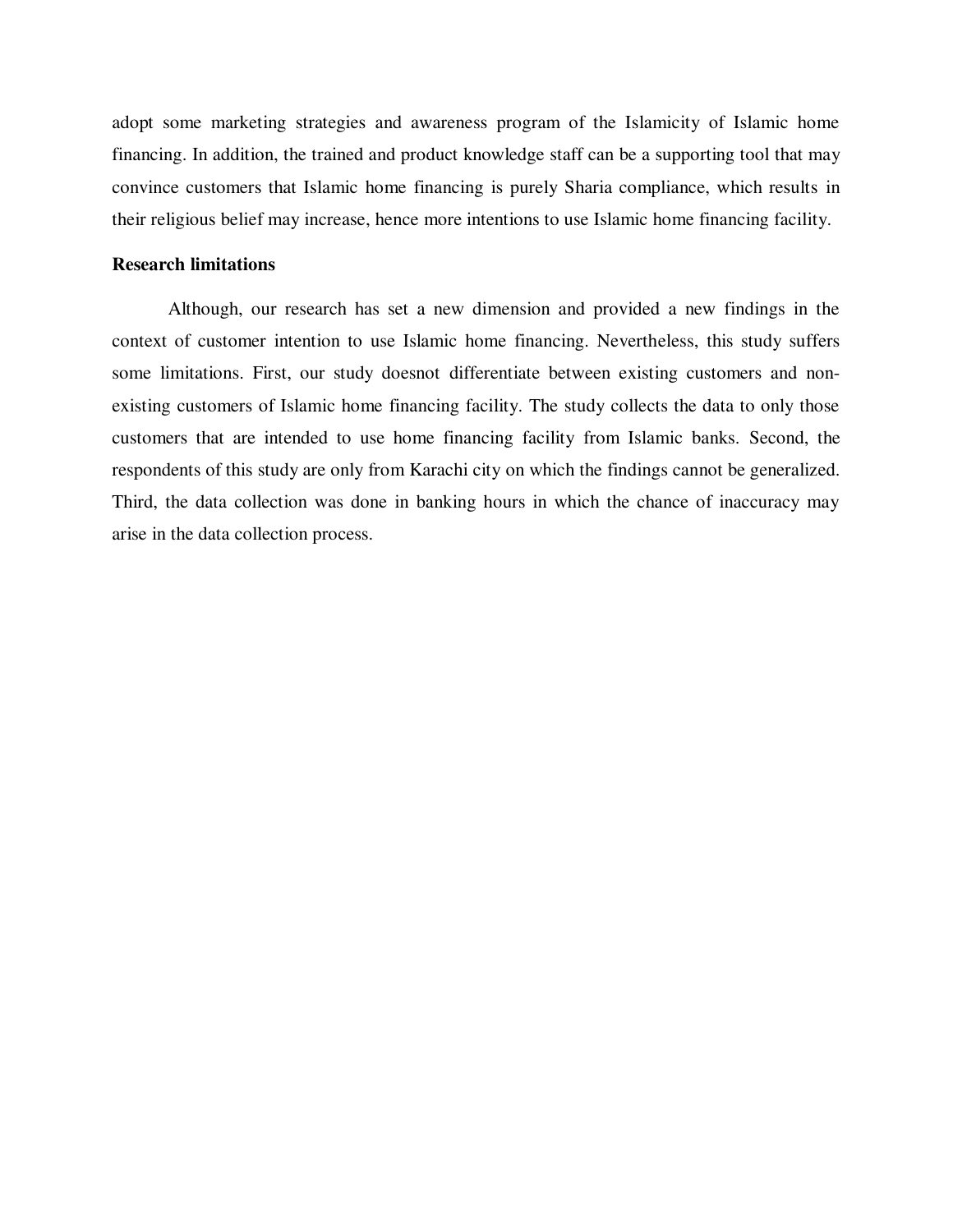## **References**

- Abdul-Razak, D. and Abduh, M. (2012), "Customers' attitude towards diminishing partnership home financing in Islamic banking", *American Journal of Applied Sciences*, Vol. 9 No. 4,pp. 593-599.
- Abdul-Razak, D., Mohammed, M.O. and Md-Taib, F. (2008), "Consumers' acceptance on Islamichome financing: empirical evidence on *Bai BithamanAjil*(BBA) in Malaysia", *IIUMInternational Accounting Conference IV (INTAV)*, *24-26 June*, *Marriot Putrajaya Hotel,Sepang Utara*.
- Ahmad, N. and Haron, S. (2002), "Perceptions of Malaysian corporate customers towards Islamicbanking products and services", *International Journal of Islamic Financial Services*, Vol. 3No. 4, pp. 13-29.
- Ajzen, I. (1991), "The theory of planned behaviour", *Organizational Behavior and Human DecisionProcesses*, Vol. 50 No. 2, pp. 179-211.
- Ajzen, I. (2002), "Constructing a TPB questionnaire: conceptual and methodological considerations mimeo", available at: [www.unixoit.umass.edu/\\_aizen/tpb.html](http://www.unixoit.umass.edu/_aizen/tpb.html)
- Ajzen, I. and Fishbein, M. (1980), Understanding Attitudes and Predicting Social Behavior, Prentice Hall, Englewood Cliffs, NJ.
- Ajzen, I. and Fishbein, M. (2000), "Attitudes and the attitude-behavior relation: reasoned and automatic processes", in Stroebe, W. and Hewstone, M. (Eds), *European Review of SocialPsychology*, Wiley, New York, NY, pp. 1-28.
- Ali, M., & Chin-Hong, P. (2015). Factors affecting intention to use Islamic personal financing in Pakistan: Evidence from the modified TRA model.
- Ali, M., & Raza, S. A. (2015a). Factors affecting to select Islamic Credit Cards in Pakistan: The TRA Model.
- Ali, M., & Raza, S. A. (2015b). Measurement of Service Quality Perception and Customer Satisfaction in Islamic Banks of Pakistan: Evidence from Modified SERVQUAL Model.
- Amin, H. (2008), "Choice criteria for Islamic home financing: empirical investigation among Malaysian bank customers", *International Journal of Housing Markets and Analysis*, Vol. 1No. 3, pp. 256-274.
- Amin, H. (2012), "Patronage factors of Malaysian local customers toward Islamic credit cards", *Management Research Review*, Vol. 35 No. 6, pp. 512-530.
- Amin, H., Abdul-Rahman, A.R., Sondoh, S.L. Jr and Hwa, A.M.C. (2012), "Determinants of customers' intention to use Islamic personal financing: the case of Malaysian Islamic banks", *Journal of Islamic Accounting and Business Research*, Vol. 2 No. 1, pp. 22-42.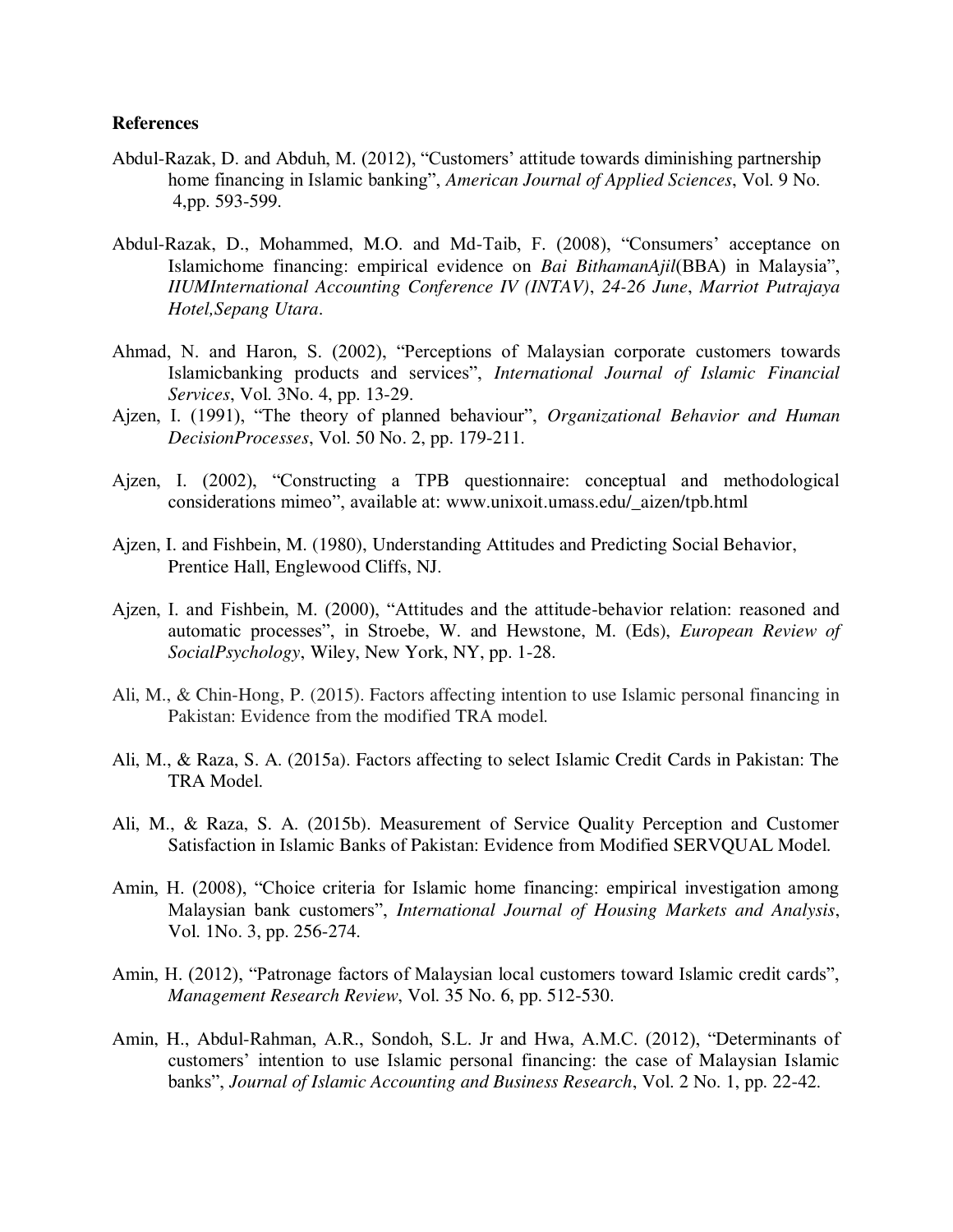- Amin, H., Lada, S., Muhammad, M.Z. and Ghazali, M.F. (2009), "Customers' perception of Islamicfinancing products in Eastern Malaysia: an empirical investigation", Unpublished UMSFundamental Research Report, Universiti Malaysia Sabah, Sabah.
- Bentler, P. M. (1990). Comparative fit indexes in structural models.*Psychological bulletin*, *107*(2), 238.
- Byrne, B. M. (2013). *Structural equation modeling with AMOS: Basic concepts, applications, and programming*. Routledge.
- Chan, S.C. and Lu, M.T. (2004), "Understanding internet banking adoption and user behavior: a Hong Kong perspective", Journal of Global Information Management, Vol. 12 No. 3, pp. 21-43.
- Compeau, D.R. and Higgins, C.A. (1995), "Computer self-efficacy: development of a measure andinitial test", MIS Quarterly, Vol. 19 No. 2, pp. 189-211.
- Comrey, A. L., & Lee, H. B. (1992). A first course in factor analysis. Hillsdale, NJ: Erlbaum.
- Davis, F.D., Bagozzi, R.P. and Warshaw, P.R. (1989), "User acceptance of computer technology: acomparison of two theoretical models", *Management Science*, Vol. 35 No. 8, pp. 982-1003.
- Devlin, J.F. (2002a), "An analysis of choice criteria in the home loans market", *International Journal of Bank Marketing*, Vol. 20 No. 5, pp. 212-26.
- Devlin, J.F. (2002b), "Customer knowledge and choice criteria in retail banking*", Journal of Strategic Marketing*, Vol. 10 No. 4, pp. 273-90.
- Ebert, R.J. and Griffin, R.W. (1998), Business Essentials, 2nd ed., Prentice-Hall, Upper Saddle.
- Emory, C. W., & Cooper, D. R. (1991). Business Research Methods. Homewood IL: Richard D. Irwin.
- Fishbein, M. and Ajzen, I. (1975), *Belief, Attitude, Intention and Behavior: An Introduction to Theory and Research*, Addison-Wesley, Reading, MA.
- Ford, J. and Jones, A. (2001), "Choosing a mortgage: a research review", Financial Services Authority Consumer Research Paper No. 8, Financial Services Authority, London, available at: [www.fsa.gov.uk/pubs/consumer-research/crpr08.pdf.](http://www.fsa.gov.uk/pubs/consumer-research/crpr08.pdf)
- Gopi, M. and Ramayah, T. (2007), "Applicability of theory of planned behavior in predicting intention to trade online: some evidence from a developing country", *International Journalof Emerging Markets*, Vol. 2 No. 4, pp. 348-360.
- Hair, J. F., Anderson, R. E., Tatham, R. L., & William, C. (1998). Black (1998), Multivariate data analysis.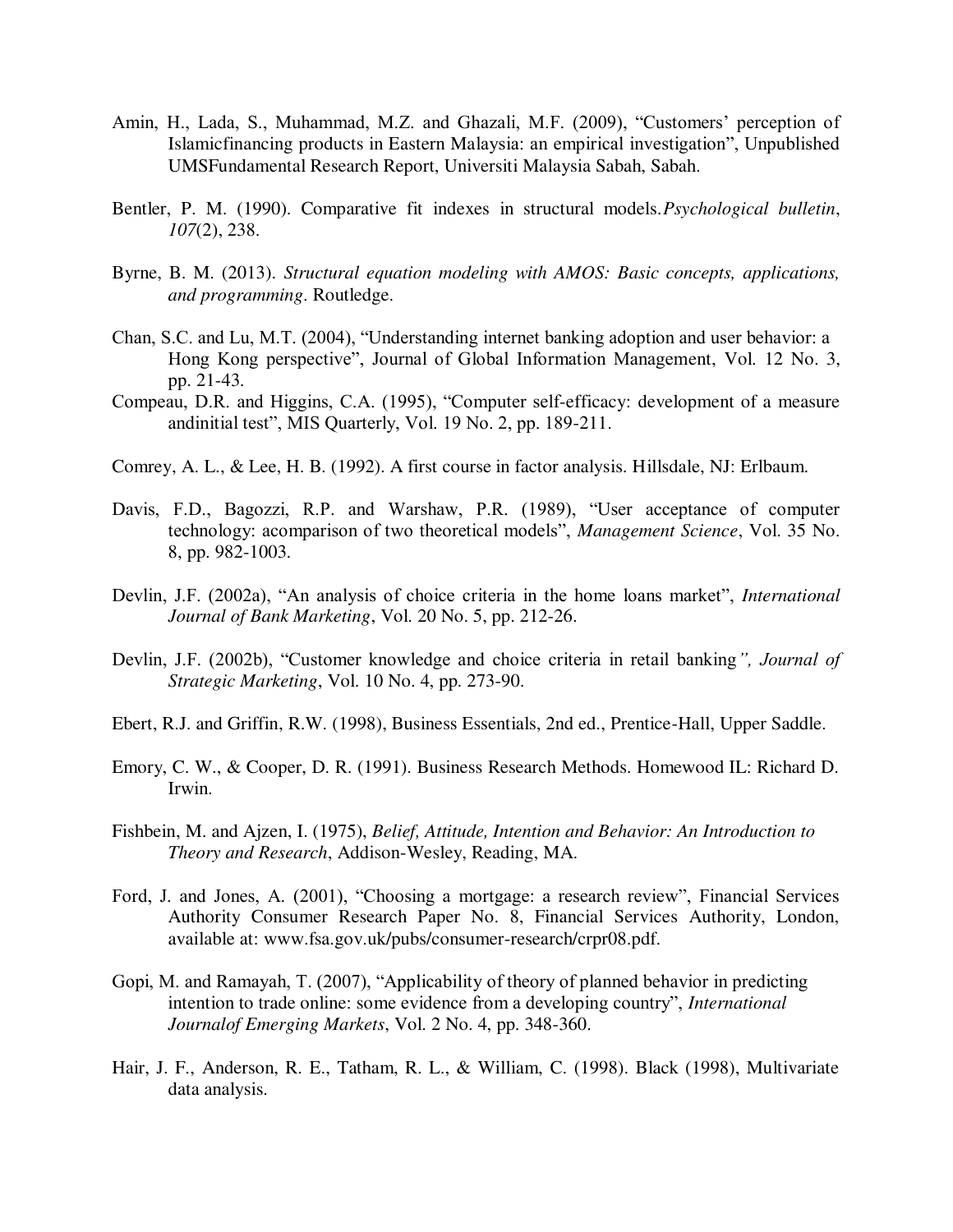- Hair, J. F., Black, W. C., Babin, B. J., Anderson, R. E., &Tatham, R. L. (2006). *Multivariate data analysis* (Vol. 6). Upper Saddle River, NJ: Pearson Prentice Hall.
- Hamid, A. and Masood, O. (2011), Selection criteria for Islamic home financing: a case study of Pakistan, *Qualitative Research in Financial Markets*, Vol. 3 No. 2, pp. 117-130.
- Hanafi, H. and Kasim, N.H. (2006), "Islamic house financing: the viability of *istisna*compared to*bay bithamanajil*(BBA)", *JurnalSyariah*, Vol. 14 No. 1, pp. 35-52.
- Haniffa, R. and Hudaib, M. (2007), "Exploring the ethical identity of Islamic banks via communication in annual reports", *Journal of Business Ethics*, Vol. 76 No. 1, pp. 97-116.
- Hansen, T., Jensen, J. M., &Solgaard, H. S. (2004). Predicting online grocery buying intention: a comparison of the theory of reasoned action and the theory of planned behavior. *International Journal of Information Management*, *24*(6), 539-550.
- Hansen, T., Jensen, J.M. and Solgaard, H.S. (2004), "Predicting online grocery buying intention: acomparison of the theory of reasoned action and the theory of planned behaviour", *International Journal of Information Management*, Vol. 24 No. 6, pp. 539-550.
- Hanudin Amin Abdul Rahim Abdul Rahman Dzuljastri Abdul Razak , (2014),"Consumer acceptance of Islamic home financing", *International Journal of Housing Markets and Analysis*, Vol. 7 Iss 3 pp. 307 – 332.
- Haron, S. (2005), Sistemkewangandanperbankan Islam, KLBS, Kuala Lumpur.
- Haron, S. and Shanmugam, B. (2001), *Islamic Banking System*, Pelanduk, Subang Jaya.
- Hultsch, D.F., MacDonald, S.W.S., Hunter, M.A., Maitland, S.B. and Dixon, R.A. (2002), "Samplingand generalizability in developmental research: comparison of random and conveniencesamples of older adults", *International Journal of Behavioral Development*, Vol. 26 No. 4,pp. 345-359.
- Ibrahim, M.F., Eng, O.S. and Parsa, A. (2009), "Shariah property investment in Asia", *Journal of Real Estate Literature*, Vol. 17 No. 2, pp. 233-248.
- Ing-Long, W. and Jian-Liang, C. (2005), "An extension of trust and TAM model with TPB in the initial adoption of on-line tax: an empirical study", *International Journal of Human- Computer Studies*, Vol. 62 No. 6, pp. 784-808.

Islamic REITs in Malaysia", *Journal of Property Research*, Vol. 26 No. 4, pp. 329-347.

Jalil, M.I.A., Yusoff, R. and Mahmud, R. (2010), Selection factors of customers towards Islamic Dan conventional home financing products offered by Malayan Banking Berhad: a case study in Johar.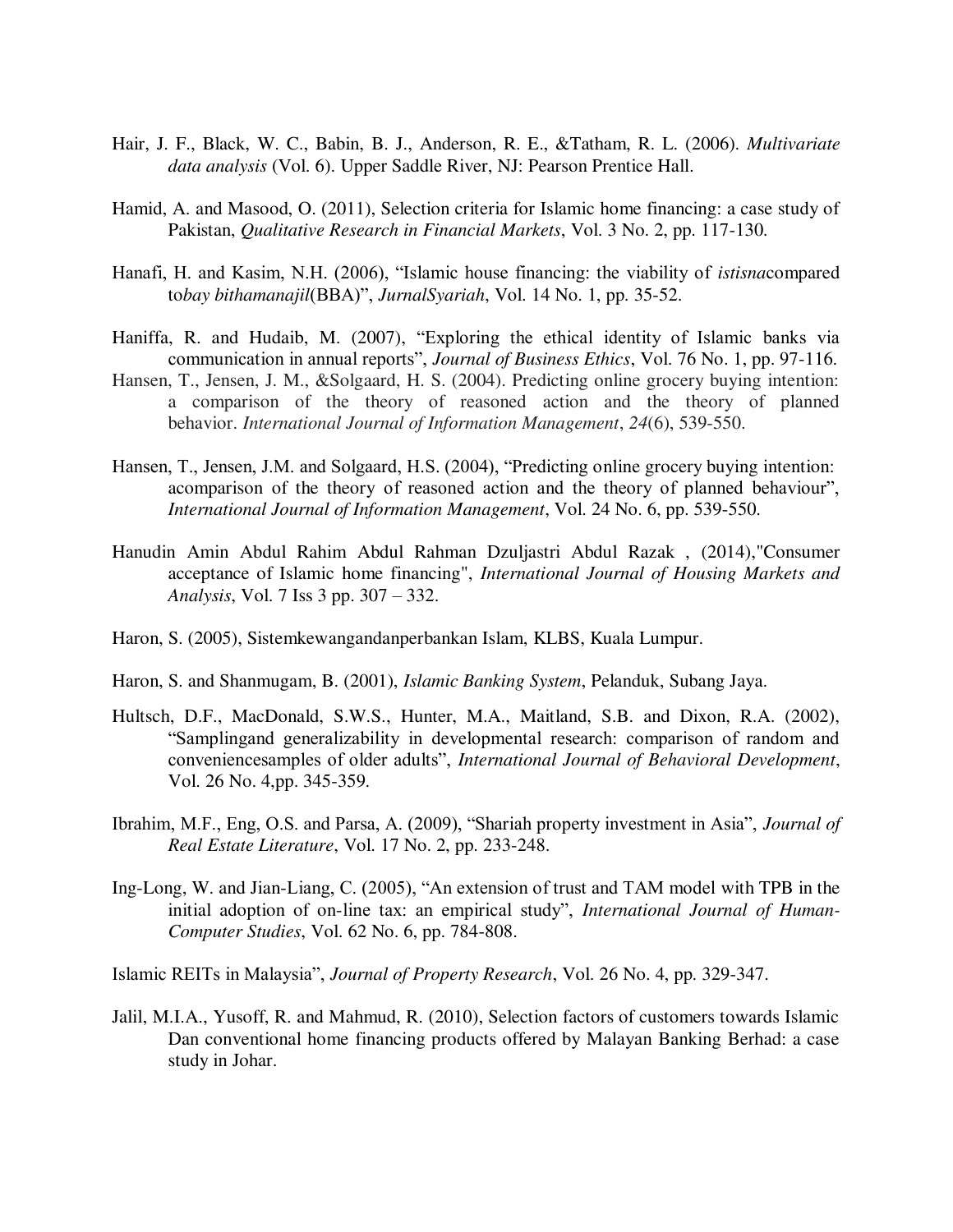- Jen-Ruei, F., Cheng-Kiang, F. and Wen-Pin, C. (2006), "Acceptance of electronic tax filing: a studyof taxpayer intentions", *Information & Management*, Vol. 43, pp. 109-26.
- Kahf, M. and Khan, T. (1992), *Principles of Islamic Financing*, Islamic Research and Training Institute (IRTI), Islamic Development Bank, KSA, Jeddah.
- Kaiser, H. F. (1974). An index of factorial simplicity. *Psychometrika*, *39*(1), 31-36.
- Kazi, A.U. and Halabi, A.K. (2006), "The influence of Quran and Islamic financial transactions andbanking", *Arab Law Quarterly*, Vol. 20 No. 3, pp. 321-331.
- KFH Research (2010), "Islamic Finance Research", available at: [www.mifc.com](http://www.mifc.com/)
- Khan, F. (2010), "How Islamic is Islamic banking?",*Journal of Economics Behavior and Organization*, Vol. 76 No. 3, pp. 805-820.
- Lee, J.E. and Ho, P.S. (2002), "A retail investor's perspective on the acceptance if internet stock trading", Proceedings of the 36th HICSS, pp. 1-11.
- Lobb, A.E., Mazzocchi, M. and Traill, W.B. (2007), "Modelling risk perception and trust in food safety information within the theory of planned behaviour", *Food Quality and Preference*,Vol. 18 No. 2, pp. 384-395.
- Lu, J., Yu, C.S., Liu, C. and Yao, J.E. (2003), "Technology acceptance model for wireless internet",*Internet Research*, Vol. 13 No. 3, pp. 206-22.
- Lymperopoulos, C., Chaniotakis, I.E. and Soureli, M. (2006), "The importance of servicequality in bank selection for mortgage loans", *Managing Service Quality*, Vol. 16 No. 4, pp.365- 79.
- Ma'ruf, J.J., Mohamad, O. and Ramayah, T. (2003), "Intention to purchase via the internet:a comparison of two theoretical models", The Proceedings of the 5th Asian Academy of Management Conference, "Challenges of Globalized Business: The Asian Perspective", Hyatt Hotel, Kuantan, Pahang, Malaysia.
- Maali, B., Casson, P. and Napier, C. (2006), "Social reporting by Islamic banks", *ABACUS*, Vol. 42No. 2, pp. 266-89.
- Mathieson, K. (1991), "Predicting user intention: comparing the technology acceptance model withthe theory of planned behaviour", *Information System Research*, Vol. 2 No. 3, pp. 173-191.
- May, O.S. (2005), "User acceptance of internet banking in Penang: a model comparison approach", MBA thesis, School of Management, University Sains Malaysia, Penang.
- Md-Taib, F.M., Ramayah, T. and Abdul-Razak, D. (2008), "Factor influencing intention to use diminishing partnership home financing", *International Journal of Islamic and Middle Eastern Finance and Management*, Vol. 1 No. 3, pp. 235-248.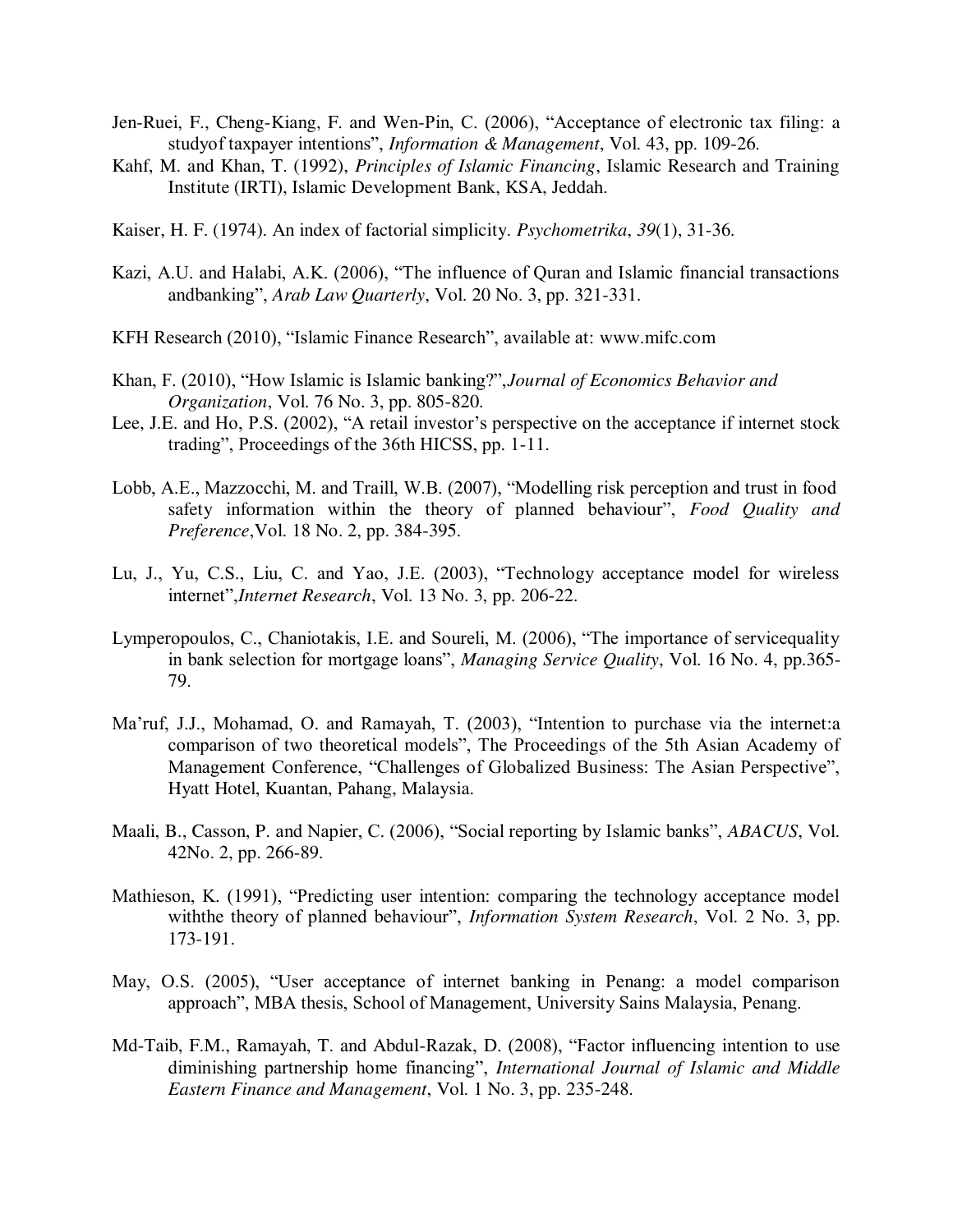- Muneeza, A., Hassan, R. and Wisham, I. (2011), *Islamic Banking under the Malaysia Law*, A.S. Noordeen, Kuala Lumpur.
- Nayeem, O., Shiliwala, M. and Shiliwala, W. (2009), "A conflict of interest: Islamic home financingin America", *Economic Affairs*, Vol. 29 No. 2, pp. 22-27.

Newell, G. and Osmadi, A. (2009), "The development and preliminary performance analysis of Nunnally, J. (1978). C.(1978). Psychometric theory.

- Olson, D. and Zoubi, T.A. (2008), "Using accounting ratios to distinguish between Islamic and conventional banks in the GCC region", *The International Journal of Accounting*, Vol. 43,pp. 45-65.
- Omer, H. (1992), "The implication of Islamic beliefs and practice on Islamic financial institutionsin the UK", PhD dissertation, Loughborough University, Loughborough.
- Polat, A., Yesilyaprak, M., & Kaya, R. (2014). Understanding Islamic Bank Selection of Customers: A Field Research from Turkish Participation Banks. *International Journal of Financial Research*, *5*(4), p22.
- Rahman, Z.A. (2005), Competitive Pricing of Islamic Banking, NST, Kuala Lumpur.
- Ramayah, T. and Mohd. Suki, N. (2006), "Intention to use mobile PC among MBA students: implications for technology integration in the learning curriculum", UNITAR E-Journal, Vol. 1 No. 2, pp. 1-10.
- Ramayah, T., Ling, C.Y., Norazah, M.S. and Ibrahim, M. (2005), "Determinants of intention to usean online bill payment system among MBA students*", E-Business*, No. 9, pp. 80-91.
- Ramayah, T., Noor, M.N.M., Nasurdin, A.M. and Hasan, H. (2003), "Students' choice intention of ahigher learning institution: an application of the theory of reasoned action (TRA)", *Malaysian Management Journal*, Vol. 7 No. 1, pp. 47-62.
- Raza, S. A., &Hanif, N. (2013). Factors affecting internet banking adoption among internal and external customers: a case of Pakistan. *International Journal of Electronic Finance*, *7*(1), 82-96.
- Rhodes, R.E. and Courneya, K.S. (2003), "Investigating multiple components of attitude, subjective norm, and perceived control: an examination of the theory of planned behavior in the exercise domain", The British Journal of Social Psychology, Vol. 42, pp. 129-46.
- Rosly, S. (1999), "Al-Bay' BithamanAjil financing: impacts on Islamic banking performance", *Thunderbird International Business Review*, Vol. 41 No 4/5, pp. 461-80.
- Shih, Y.Y. and Fang, K. (2004), "The use of decomposed theory of planned behavior to study internet banking in Taiwan", *Internet Research*, Vol. 14 No. 3, pp. 213-23.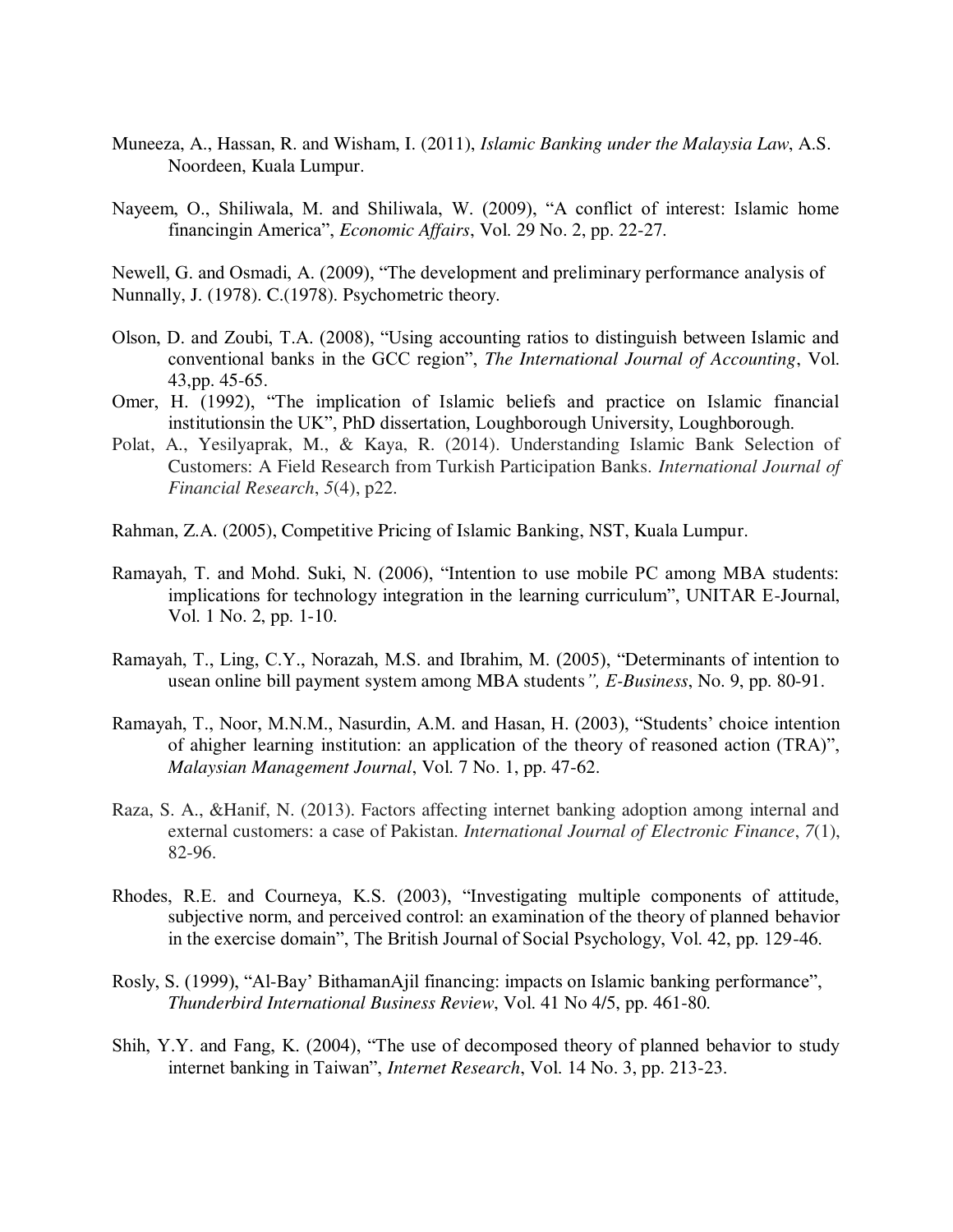- Taylor, S. and Todd, P. (1995), "Understanding the information technology usage: a test of competing models", *Information Systems Research*, Vol. 6 No. 2, pp. 144-76.
- Teo, T. and Lee, C.B. (2010), "Explaining the intention to use technology among student teachers:an application of the theory of planned behaviour (TPB)", *Campus Wide InformationSystems*, Vol. 27 No. 2, pp. 60-67.
- The City UK (2012), "Islamic Finance", *Financial Market Series*, March 2012.
- Thean, L.C. (2009), "A test for Islamic home financing?".*The Star*, available at: http://thestar.com.my (accessed 31 May 2011).
- Tse, R.Y.C. (1997), "Optimal loan size and mortgage rationing", *Journal of Property Finance*, Vol. 8 No. 3, pp. 195-206.
- Venkatesh, V. and Davis, F.D. (2000), "A theoretical expansion of the technology acceptance model: four longitudinal field studies", *Management Science*, Vol. 46 No. 2, pp. 186-204.
- Wan-Ahmad, W.M., Ab-Rahman, A., Ali, N.A. and CheSeman, A. (2008), "Religiosity and bankingselection criteria among Malays in LembahKlang", *JurnalSyariah*, Vol. 16 No. 2,pp. 279-304.
- Yulihasri, T. (2004), "Retailing on internet: a study of the factors that influence the customers buying intention among students of a public institution of higher learning", MBA dissertation, Universiti Sains Malaysia, Penang.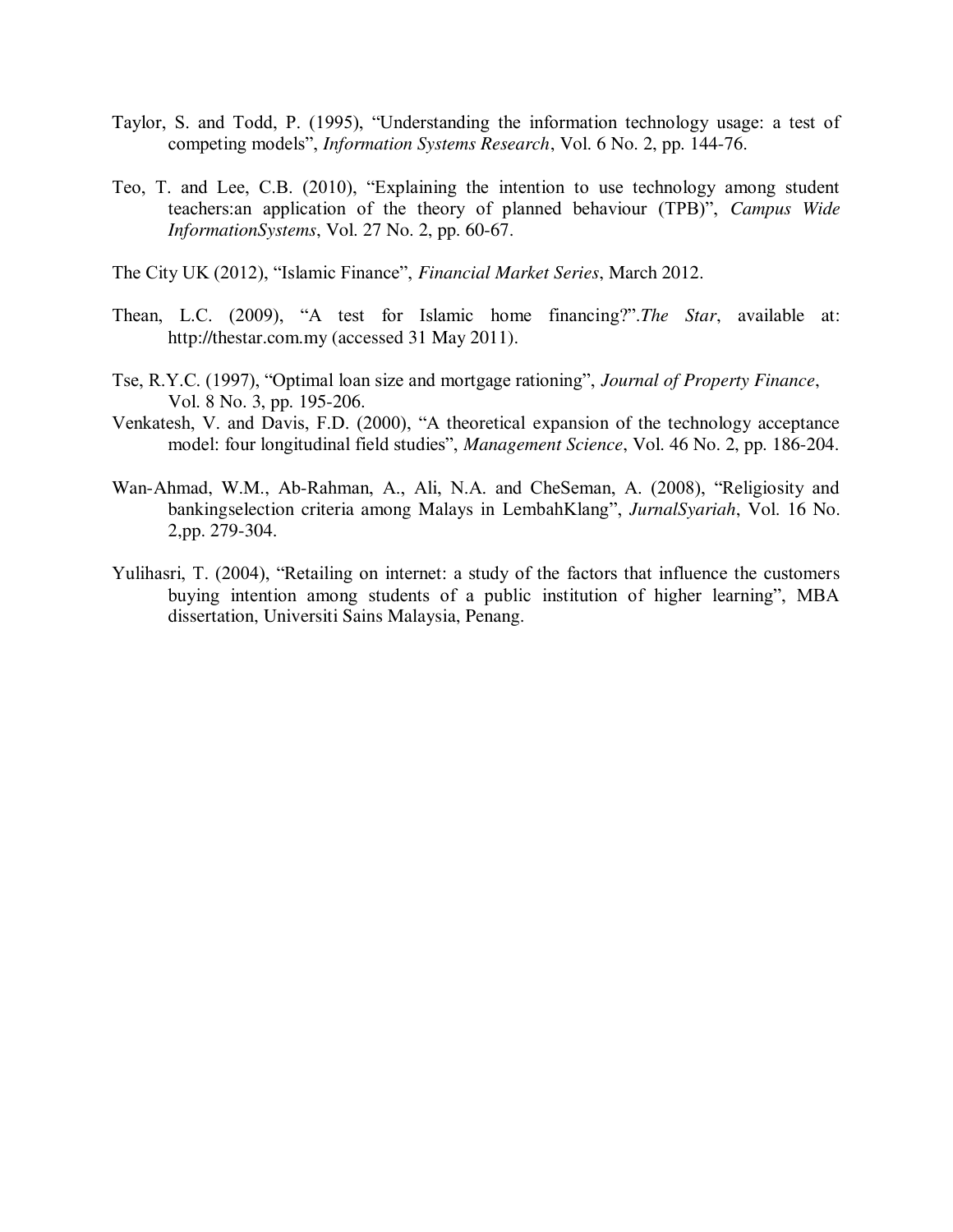## **Appendices**

#### **Fig-1 Conceptual model framework**



*Source: Author's construction*

## **Table-I Profile of respondents**

| Demographic items     | Frequency | Percentile |
|-----------------------|-----------|------------|
| Gender                |           |            |
| Male                  | 288       | $77\%$     |
| Female                | 87        | 23%        |
| <b>Marital status</b> |           |            |
| Single                | 231       | 62%        |
| Married               | 144       | 38%        |
| Age                   |           |            |
| Less than 20          | 19        | 5%         |
| $20 - 30$             | 92        | 25%        |
| $31 - 40$             | 183       | 49%        |
| $41 - 50$             | 67        | 18%        |
| 50 and above          | 14        | 3%         |

*Source: Author's estimation*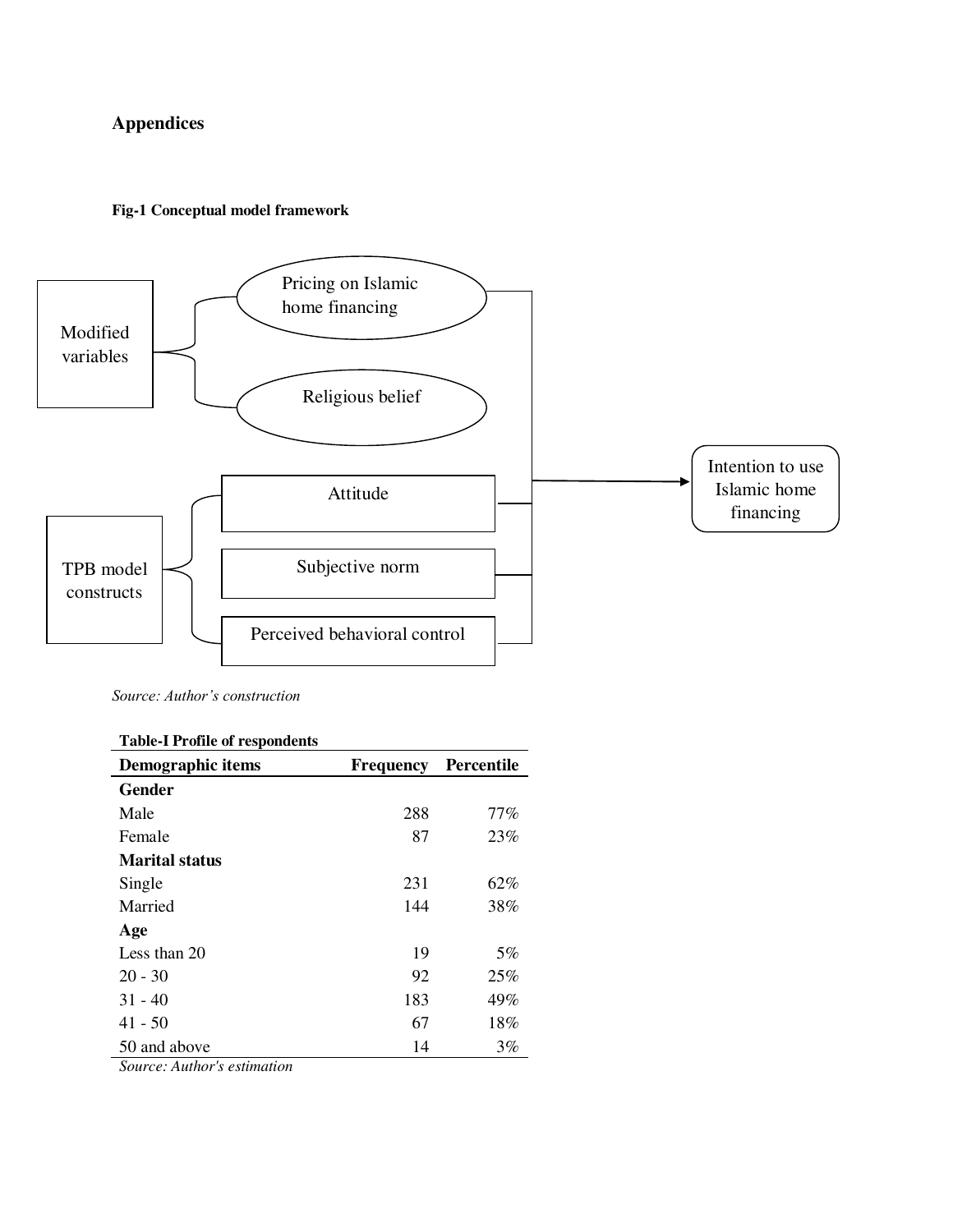|                  |                                    |          | Factor loadings              |                              |        |                                         |
|------------------|------------------------------------|----------|------------------------------|------------------------------|--------|-----------------------------------------|
| Items            | Perceived<br>behavioral<br>control | Attitude | Pricing on<br>home financing | Subjective Religious<br>norm | belief | Islamic home<br>financing<br>acceptance |
| PBC1             | 0.76                               |          |                              |                              |        |                                         |
| PBC <sub>2</sub> | 0.70                               |          |                              |                              |        |                                         |
| PBC3             | 0.71                               |          |                              |                              |        |                                         |
| PBC4             | 0.81                               |          |                              |                              |        |                                         |
| PBC5             | 0.80                               |          |                              |                              |        |                                         |
| ATT1             |                                    | 0.82     |                              |                              |        |                                         |
| ATT <sub>2</sub> |                                    | 0.79     |                              |                              |        |                                         |
| ATT3             |                                    | 0.74     |                              |                              |        |                                         |
| ATT4             |                                    | 0.62     |                              |                              |        |                                         |
| ATT5             |                                    | 0.56     |                              |                              |        |                                         |
| PHF1             |                                    |          | 0.65                         |                              |        |                                         |
| PHF <sub>2</sub> |                                    |          | 0.55                         |                              |        |                                         |
| PHF3             |                                    |          | 0.64                         |                              |        |                                         |
| PHF4             |                                    |          | 0.71                         |                              |        |                                         |
| PHF5             |                                    |          | 0.70                         |                              |        |                                         |
| SN1              |                                    |          |                              | 0.64                         |        |                                         |
| SN <sub>2</sub>  |                                    |          |                              | 0.66                         |        |                                         |
| SN <sub>3</sub>  |                                    |          |                              | 0.74                         |        |                                         |
| SN <sub>4</sub>  |                                    |          |                              | 0.66                         |        |                                         |
| RB1              |                                    |          |                              |                              | 0.65   |                                         |
| RB <sub>2</sub>  |                                    |          |                              |                              | 0.66   |                                         |
| RB <sub>3</sub>  |                                    |          |                              |                              | 0.73   |                                         |
| RB4              |                                    |          |                              |                              | 0.67   |                                         |
| IHFA1            |                                    |          |                              |                              |        | 0.72                                    |
| IHFA2            |                                    |          |                              |                              |        | 0.84                                    |
| IHFA3            |                                    |          |                              |                              |        | 0.71                                    |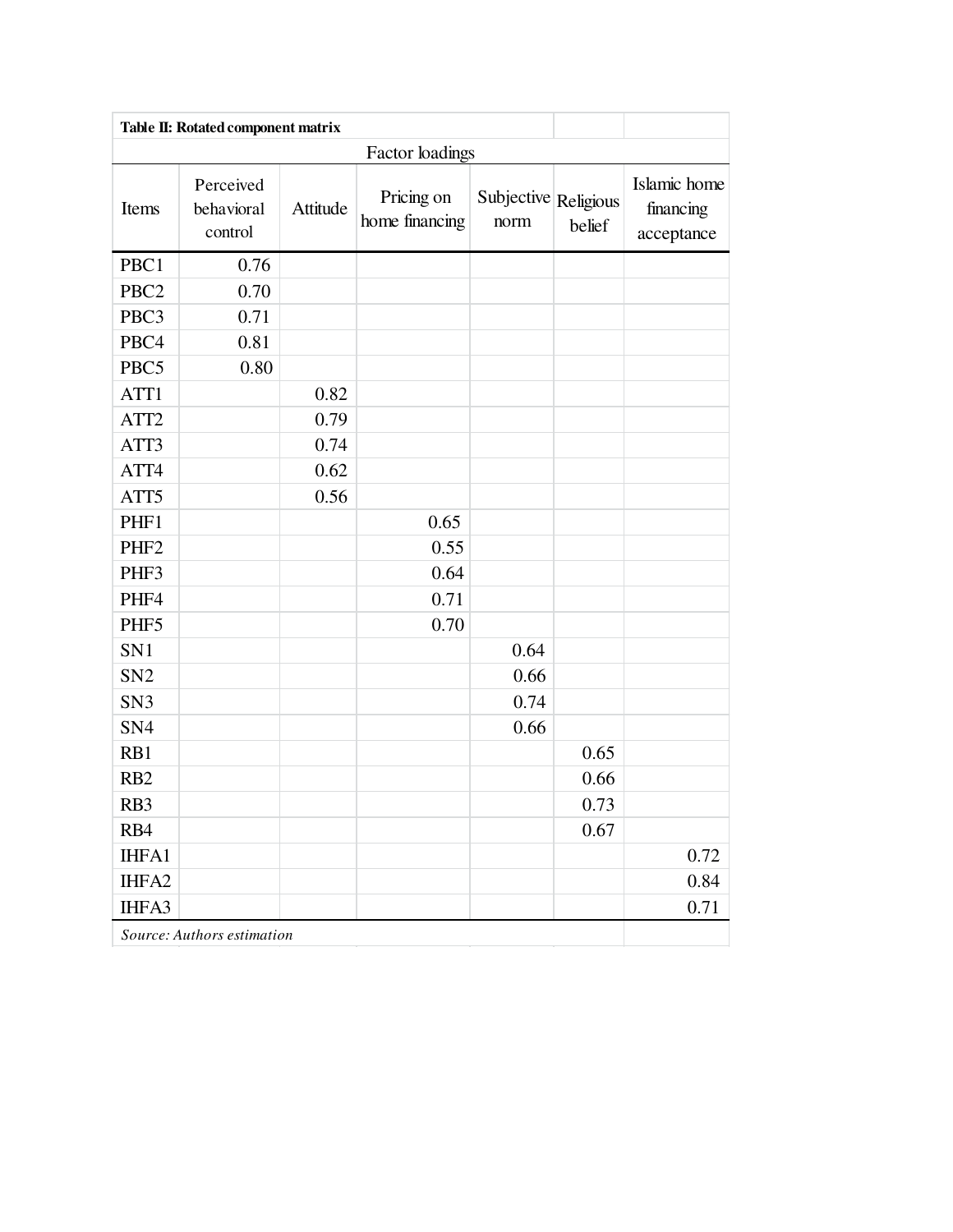## **Table III: Results of variance explained**

| <b>Items</b>                                    | (%) $ATT$ | $(\% )SN$ | $(\%$ )PBC | $(\%$ )PHF | $(\%$ )RB | $(\%$ )ITU |
|-------------------------------------------------|-----------|-----------|------------|------------|-----------|------------|
| Variance explained by each factor in percentage | 11.395    | 10.067    | 8.349      | 7.535      | 7.451     | 6.961      |
| Cumulative variance explained in percentage     | 11.395    | 21.462    | 29.811     | 37 347     | 44.796    | 51.756     |
| Eigen values                                    | 3.161     | 2.558     | 2.114      | .978       | 1.892     | 1.755      |

*Note: Extraction method: principal components analysis. Source: Authors' estimation*

| Table- IV Results of KMO and Bartlett's test    |           |
|-------------------------------------------------|-----------|
| KMO measure of sampling adequacy                | 0.71      |
|                                                 |           |
| Bartlett's test of sphericity approx chi-square | 2108.900  |
| Degree of freedom                               | 325       |
| Probability                                     | (1)(1)(1) |
|                                                 |           |

*Source: Authors estimation* 

| TRAIL<br>$\mathbf{v}$<br><i>Results</i> of Femability and sho |              |                  |  |  |  |  |
|---------------------------------------------------------------|--------------|------------------|--|--|--|--|
| <b>Variables</b>                                              | <b>Items</b> | Cronbach's alpha |  |  |  |  |
| <b>PBC</b>                                                    | 5            | 0.82             |  |  |  |  |
| <b>ATT</b>                                                    | 5            | 0.76             |  |  |  |  |
| PHF                                                           | 5            | 0.66             |  |  |  |  |
| SN                                                            | 4            | 0.63             |  |  |  |  |
| RB                                                            | 4            | 0.62             |  |  |  |  |
| <b>ITU</b>                                                    | 3            | 0.64             |  |  |  |  |
| Overall                                                       | 26           | 0.63             |  |  |  |  |
|                                                               |              |                  |  |  |  |  |

#### **Table- V- Results of reliability analysis**

*Source: Authors estimation* 

#### **Table-VI Model fitness**

| Goodness-of-fit measures | GFI    | AGFI   | NFI   | <b>CFI</b> | <b>TLI</b> | RMSEA(PCLOSE)           |
|--------------------------|--------|--------|-------|------------|------------|-------------------------|
|                          |        |        | Close | > 0.90     | Close to   | $\leq$ 0.05 ( $>$ 0.05) |
| Threshold values         | > 0.85 | > 0.80 | to 1  |            |            |                         |
| Measurement model        | 0.941  | 0.932  | 0.861 | 0.981      | 0.983      | 0.017(0.991)            |
| Structural model         | 0.940  | 0.925  | 0.851 | 0.977      | 0.973      | 0.020(0.989)            |

*Notes: Measurement model- 26 items; Structural model- 26 items*